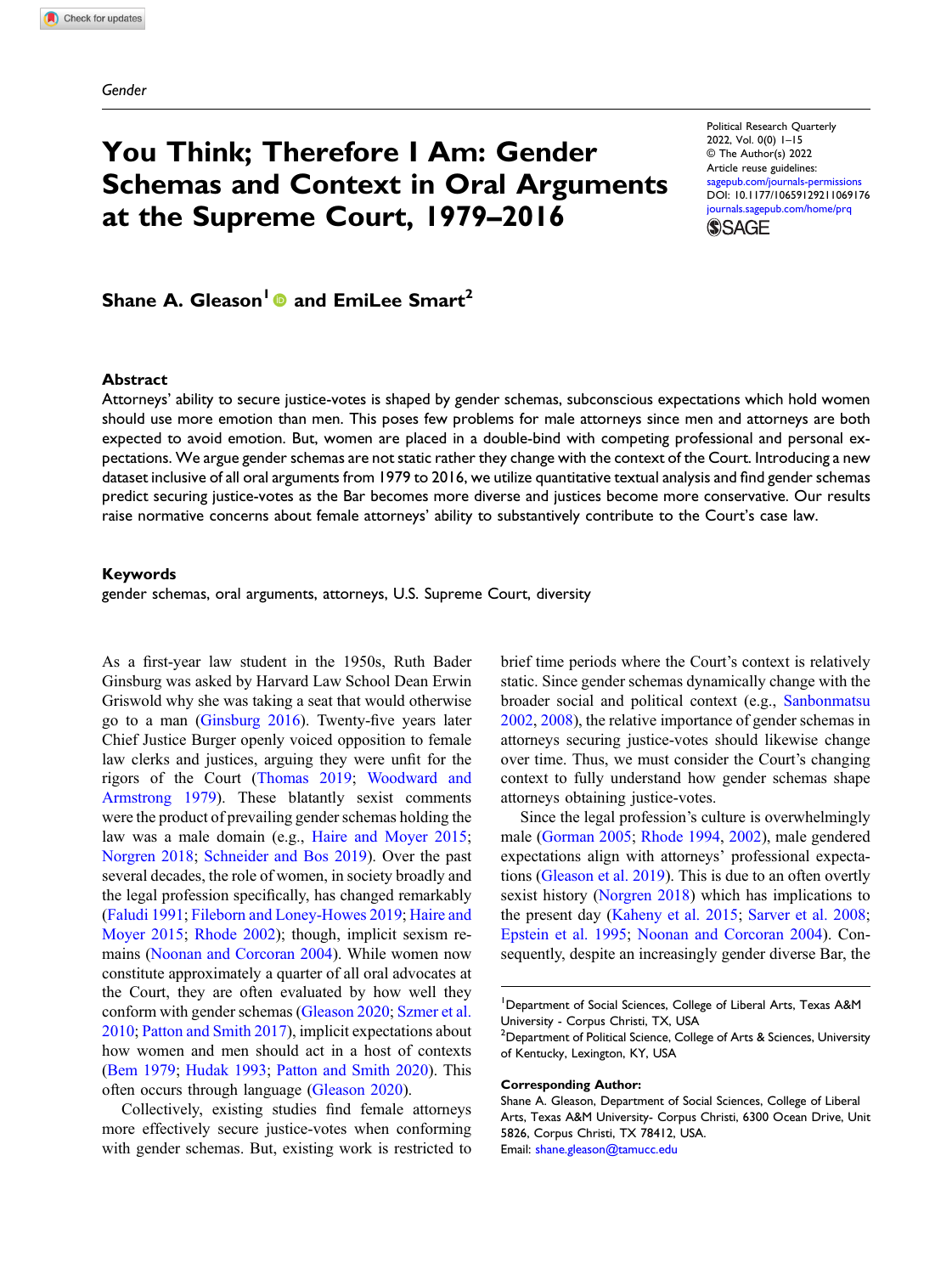Court's case law is predominantly male in source and composition (e.g., [Patton and Smith 2020\)](#page-13-5). The prevalence of gender schemas raises normative questions about how effectively women can advocate for their clients and, more importantly, the extent to which female attorneys and their arguments can substantively shape the Court's decision-making process in a myriad of ways (e.g., [Mansbridge 1999;](#page-13-10) [Pitkin 1967](#page-13-11); [Scherer and Curry 2010](#page-13-12)).

We explore how the Court's changing context alters the extent to which gender schemas predict attorneys securing justice-votes via quantitative textual analysis of a new dataset encompassing 39 years of oral argument transcripts. We contend the changing context alters how gender schemas shape justice-votes ([Funk et al. 2021](#page-11-4); [Sanbonmatsu 2002](#page-13-6); [Bauer 2015\)](#page-11-5). We examine two contexts suggested by the previous literature, women's presence at the Bar (e.g., [Gleason 2020](#page-12-2); [Hack and Jenkins](#page-12-7) [2021;](#page-12-7) [Kaheny et al. 2011;](#page-12-8) [Kanter 1977](#page-12-9); [Szmer et al. 2013\)](#page-14-3) and justices' ideological preferences (e.g., [Bolzendahl and](#page-11-6) [Myers 2004;](#page-11-6) [McDermott 2016;](#page-13-13) [Patton and Smith 2020](#page-13-5); [Sanbonmatsu 2008](#page-13-7)). We find increasing diversity at the Bar and justice conservatism increase reliance on gender schemas in predicting justice-votes.

# Gender Schemas and Securing Justice-Votes

Attorney's ability to garner justice-votes is ultimately measured by how persuasive the justices find their arguments ([Johnson 2001](#page-12-10), [2004](#page-12-11); [Ringsmuth et al. 2013](#page-13-14)). While professional qualifications and affiliation matter [\(Black et al. 2016;](#page-11-7) [McAtee and McGuire 2007](#page-13-15); [McGuire](#page-13-16) [1995\)](#page-13-16), scholars increasingly note immutable characteristics predict outcomes [\(Gleason 2020;](#page-12-2) [Patton and Smith](#page-13-4) [2017;](#page-13-4) [Szmer et al. 2010\)](#page-14-2). Attorneys are better able to acquire justice-votes when arguments are gender schematic. Thus, an argument which secures justice-votes for male attorneys does not necessarily guarantee votes for female attorneys [\(Gleason et al. 2019](#page-12-5)). This poses few problems for male attorneys; male schemas and professional norms stress avoiding emotion and zealous advocacy (e.g., O'[Connor 2013\)](#page-13-17). But female schemas encourage emotional language and conflict avoidance. This is at odds with professional expectations, [\(Rhode](#page-13-8) [1994;](#page-13-8) [Schneider and Bos 2019](#page-13-1)). This is due to gender schemas (e.g., [Bem 1979](#page-11-2); [McDermott 2016\)](#page-13-13).

Gender schemas construct behavioral expectations in innumerable contexts ([Bem 1979;](#page-11-2) [Hudak 1993](#page-12-3)). But, schemas are not monolithic across decision-makers or contexts [\(Bartlett 1932;](#page-11-8) [Diekman et al. 2005;](#page-11-9) [Haines et al.](#page-12-12) [2016;](#page-12-12) [Sanbonmatsu 2002](#page-13-6)). As the context changes, so too does reliance on gender schemas. We examine gender schemas at the Court via two key contextual changes: the presence of women at the Bar and justice ideology. We argue as more women appear at the Court, gender schematic arguments increasingly predict attorneys' ability to secure justice-votes [\(Bauer 2015](#page-11-5); [Sanbonmatsu](#page-13-6) [2002](#page-13-6)). Since conservatives draw more heavily on gender schemas than liberals [\(Klein 1984](#page-13-18); [McDermott 2016;](#page-13-13) [Patton and Smith 2020](#page-13-5); [Szmer et al. 2010](#page-14-2)), we expect gender schematic arguments will more effectively secure conservative justice-votes. We now turn to detailed discussions of securing justice-votes, gender schemas, and our expectations.

## Securing Justice-Votes

As legal generalists, the justices rely on attorneys to provide information via briefs [\(Corley 2008; Feldman 2017](#page-11-10)) and oral arguments [\(Johnson 2001](#page-12-10), [2004;](#page-12-11) [Johnson et al. 2006\)](#page-12-13). But the Court does not privilege all attorneys equally [\(Black and Owens 2012;](#page-11-11) [McGuire 1995](#page-13-16); [Ringsmuth et al.](#page-13-14) [2013\)](#page-13-14). Securing justice-votes can be predicted by immutable characteristics including sex [\(Harris and Sen 2019;](#page-12-14) [Szmer et al. 2010;](#page-14-2) [Gleason et al. 2019;](#page-12-5) [Gleason 2020;](#page-12-2) [Patton and Smith 2017](#page-13-4), [2020\)](#page-13-5). Importantly, work on American and comparative courts suggests sex's impact on outcomes is context dependent across time and space.

Altering the context changes how gender shapes an attorney's potential to secure justice-votes. Female attorneys are less able to secure votes in some issue areas at the U.S. Supreme Court ([Szmer et al. 2010](#page-14-2)) and the High Court of Australia [\(Smyth and Mishra 2014\)](#page-13-19). By contrast, women are better able to secure justice-votes than men at the Supreme Court of Canada in most issue areas [\(Kaheny et al.](#page-12-8) [2011](#page-12-8)). While all three courts share the common law tradition, their bars vary in composition. The U.S. and Australian courts' bars are approximately 20% female; Canada's is 50%. Briefly, the context in American courts is such that gender schemas are salient for decision-makers (e.g., [Bauer](#page-11-5) [2015](#page-11-5); [Sanbonmatsu 2002](#page-13-6); [Taylor and Fiske 1978](#page-14-4)). We argue changing the context alters how attorney sex impacts judicial decision-making, if only at the subconscious level.

# Gender Schemas

Schemas are cognitive structures organizing and guiding perceptions of which traits are expected based on some characteristic (e.g., [Bartlett 1932](#page-11-8); [Bem 1979](#page-11-2); [Hudak](#page-12-3) [1993](#page-12-3); [Sanbonmatsu 2002](#page-13-6)). Schemas are constructed subconsciously as early as childhood ([Cunningham 2001](#page-11-12)) through socialization [\(Hudak 1993;](#page-12-3) [Klein 1984\)](#page-13-18). Since sex is one of the first things noted in interactions [\(Shih](#page-13-20) [et al. 1999](#page-13-20)), gender schemas are commonly employed in personal and professional contexts ([Sanbonmatsu 2002\)](#page-13-6). Thus, frequently observing women in leadership positions translates into associating women with leadership. The inverse is also true, rarely seeing women in leadership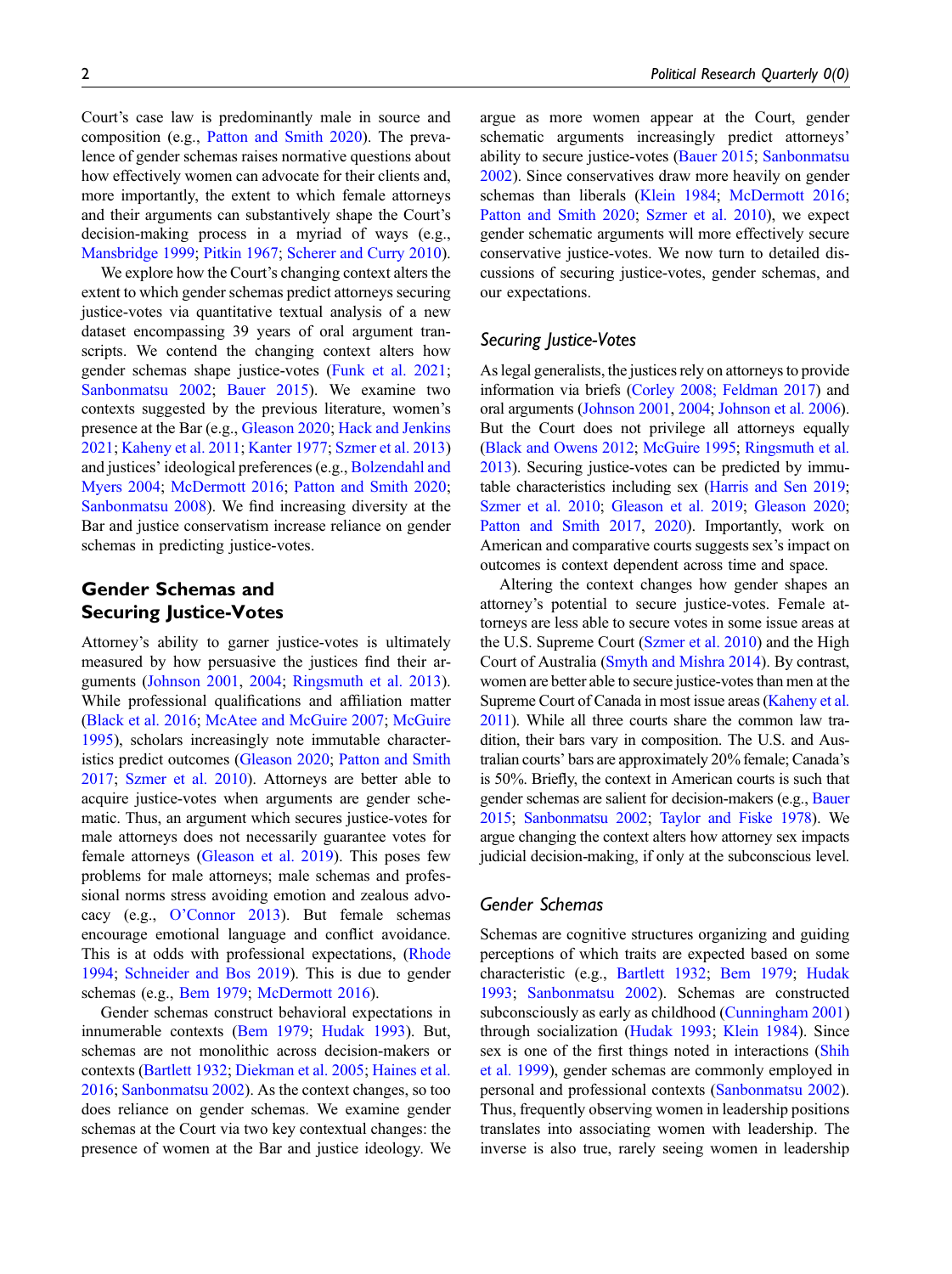

<span id="page-2-0"></span>Figure 1. % Female Attorneys By Term

predicts viewing female leaders as deviant ([Bolzendahl](#page-11-6) [and Myers 2004;](#page-11-6) [Klein 1984\)](#page-13-18). Of course, reliance on schemas is not uniform across all decision-makers ([Bartlett 1932;](#page-11-8) [Carli 1990;](#page-11-13) [Hudak 1993](#page-12-3)).

Gender schematic decision-makers frequently draw on gender schemas ([Bem 1979;](#page-11-2) [Frable 1989](#page-11-14); [Hershey 1977](#page-12-15)). Gender schematic decision-makers feel threatened by non-schematic behavior (e.g., [Eagly and Karau 2002](#page-11-15); [Johnson et al. 2008\)](#page-12-16) and sanction violators ([Alexander and](#page-10-0) [Andersen 1993\)](#page-10-0). In the legal realm, gender schematic jurists expect female attorneys to behave in stereotypical feminine ways (e.g., [Gleason 2020;](#page-12-2) [Hudak 1993](#page-12-3)). Should women exhibit non-gender schematic behavior, such as appearing before an appellate court [\(Szmer et al. 2010\)](#page-14-2), they will likely face sanction (Patton and Smith  $2020$ ).<sup>1</sup> Oral arguments present ample opportunities to either conform with or violate gender schemas, inclusive of body language, hair style, vocal pitch, and attire [\(Bauer and Carpinella 2018;](#page-11-16) [Villemur and](#page-14-5) [Hyde 1983\)](#page-14-5). However, one of the key places gender schemas manifest is language [\(Carli 1990;](#page-11-13) [Hudak 1993](#page-12-3)).

A sizable literature explores schemas through the use of language. Female trial court attorneys are critiqued for language praised in male attorneys (see for instance: [Hahn](#page-12-17) [and Clayton 1996](#page-12-17); [Hodgson and Pryor 1984\)](#page-12-18). At the Supreme Court an attorney's capacity to secure justicevotes depends, in part, on the extent to which written and oral arguments comply with gender norms ([Gleason et al.](#page-12-5)  $2019$  $2019$ .<sup>2</sup> Attorneys, both male and female, are more successful in securing justice-votes when the level of emotion in their oral arguments is gender normative [\(Gleason](#page-12-2) [2020\)](#page-12-2). This is to say, female attorneys are more likely to secure justice-votes when they eschew the professional norm of avoiding emotion in favor of the gendered norm of employing emotion. The opposite is true for male attorneys; men are less likely to gain justice-votes with emotional arguments.<sup>3</sup> But this is context dependent.

Context is pivotal to a myriad of aspects of judicial outcomes (see for instance: [Murphy 1964;](#page-13-21) [Collins et al.](#page-11-17) [2010\)](#page-11-17). The bench's changing diversity ([Haire and Moyer](#page-12-1) [2015;](#page-12-1) [Szmer et al. 2015](#page-14-6)), jurists' views and experiences [\(Boyd et al. 2010](#page-11-18); [Glynn and Sen 2015](#page-12-19); [Patton and Smith](#page-13-5) [2020\)](#page-13-5), and specific attorneys' roles ([Gleason and Ivy](#page-12-20) [2021\)](#page-12-20) change how gender shapes votes. Similarly, we contend context shapes how gender schemas impact at-torneys' ability to secure justice-votes [\(Kaheny et al.](#page-12-8) [2011\)](#page-12-8). While the legal profession is increasingly gender diverse [\(ABA 2018](#page-10-4)), the Supreme Court Bar remains predominantly male in both composition and culture [\(Kaheny et al. 2015](#page-12-6); [Sarver et al. 2008\)](#page-13-9) [Figure 1](#page-2-0) shows the percentage of female attorneys arguing at the Court from 1979 to  $2016<sup>4</sup>$  $2016<sup>4</sup>$  $2016<sup>4</sup>$  During the 1980s, women exceed 10% of attorneys in just three terms. Prior to 2002, women never exceed 15% of direct party attorneys at the Court. Into the 2000s, women remain rare at the Bar. An expansive literature emphasizes the size of women's presence in a given context shapes how gender predicts outcomes. Thus, the overall presence of women at the Bar shapes the extent to which compliance with gender schemas shapes justice-votes (e.g., [Childs and Krook 2006;](#page-11-19) [Holman and](#page-12-21) [Mahoney 2018\)](#page-12-21).

The extent to which sex predicts outcomes varies across institutions and roles. Greater diversity amongst judges leads to the emergence of different decisionmaking styles [\(Collins et al. 2010](#page-11-17); [Scheurer 2014](#page-13-22); [Szmer et al. 2015\)](#page-14-6) and produces more legally nuanced decisions [\(Haire et al. 2013](#page-12-22)). However, in legislatures the presence of women operates differently; women in parliamentary parties that have reached critical mass<sup>3</sup> are less likely to participate in floor debates (Bäck and Debus [2019\)](#page-10-7). However, this effect is conditional on the context of the institution in question (e.g., [Holman and Mahoney](#page-12-21) [2018\)](#page-12-21). Moreover, the impact of increased diversity in an institution is not always uniform ([Childs and Krook 2006\)](#page-11-19) nor a linear progression toward more inclusion [\(Funk et al.](#page-11-4) [2021\)](#page-11-4). Shifting our focus back to the Court, we contend gender schematic language does not predict female attorneys securing justice-votes when women occupy few places at the Bar because low numbers magnify competence for decision-makers ([Abramson et al. 1977](#page-10-8); [Taylor and Fiske 1978\)](#page-14-4). But, as more women come to the Bar the context changes and evaluations are increasingly rooted in gender schemas [\(Bauer 2015;](#page-11-5) [Sanbonmatsu](#page-13-6) [2002;](#page-13-6) [Wilson et al. 1985](#page-14-7)). We now turn to a detailed discussion of our expectations.

A minority group's size in an institution impacts the salience of difference for decision-makers [\(Kanter 1977](#page-12-9); [Karpowitz and Mendelberg 2014](#page-12-23)), if only implicitly (e.g., Harris and Sen  $2019$ . <sup>6</sup> This shapes the relative importance of that difference in predicting outcomes. When a minority is rare in a given context, observers, in this case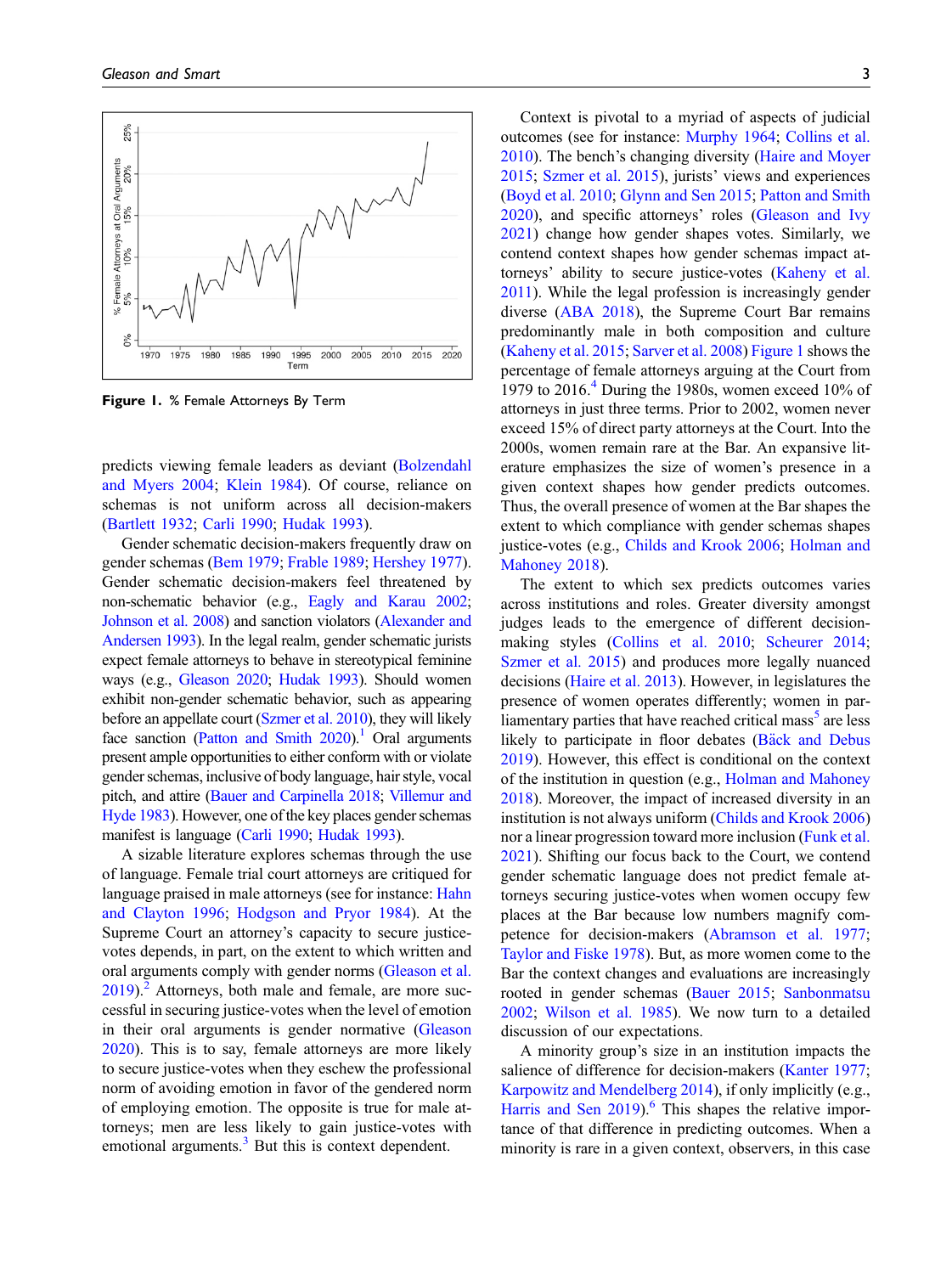justices, often magnify the competence of actors with that trait ([Abramson et al. 1977](#page-10-8); [Taylor and Fiske 1978](#page-14-4)). Importantly, sex is one of the first things noted in interactions ([Shih et al. 1999\)](#page-13-20); especially at low levels of presence [\(Taylor and Fiske 1978\)](#page-14-4). This suggests compliance with gender schemas should not predict justicevotes when few female attorneys appear at the Bar.

Trailblazer female attorneys constituted a small part of the Bar and their presence was highly salient [\(Norgren](#page-13-0) [2018\)](#page-13-0). Early female attorneys were generally more able to secure jurist-votes than their male counterparts [\(Cohen](#page-11-20) [and Peterson 1981;](#page-11-20) [Hodgson and Pryor 1984;](#page-12-18) [Villemur](#page-14-5) [and Hyde 1983\)](#page-14-5). This is not to say early female attorneys did not face sexism; they endured a great deal ([Epstein](#page-11-3) [et al. 1995](#page-11-3); [Ginsburg 2016;](#page-12-0) [Haire and Moyer 2015](#page-12-1); [Norgren 2018](#page-13-0)). However, rarity magnified competence [\(Hodgson and Pryor 1984\)](#page-12-18) and thus helped secure juristvotes without respect to gender schematic language.

As context changes so too does the salience of difference ([Funk et al. 2021;](#page-11-4) [Kanter 1977](#page-12-9); [Sanbonmatsu](#page-13-7) [2008;](#page-13-7) [Scheurer 2014](#page-13-22)). As the number of women in a given context increases, observers are less likely to magnify competence.<sup>[7](#page-10-10)</sup> This is well illustrated by work on management and legislatures. [Wilson et al. \(1985\)](#page-14-7) note female executives are perceived as more competent when occupying one position in a group of ten executives; but as the number of female executives increases (and thus moves beyond rarity) women's perceived competence decreases (see also: [Abramson et al. 1977\)](#page-10-8). Work on critical mass in legislatures indicates as the overall presence of women in the institution changes, so too does the way in which gender shapes outcomes [\(Thames and](#page-14-8) Williams  $2013$ .<sup>[8](#page-10-11)</sup> Importantly, this does not always manifest as more participation or more favorable evalu-ations ([B](#page-10-7)ä[ck and Debus 2019](#page-10-7); [Childs and Krook 2006](#page-11-19); [Holman and Mahoney 2018\)](#page-12-21).

Since the way gender shapes outcomes is often institution dependent [\(Funk et al. 2021;](#page-11-4) [Thames and](#page-14-8) [Williams 2013](#page-14-8)), it is useful to examine how gender shapes outcomes on appellate courts. One line of research finds female attorneys are better able to secure jurist-votes as their presence at the Bar increases (e.g., [Szmer et al.](#page-14-2) [2010,](#page-14-2) [2013](#page-14-3); [Kaheny et al. 2011](#page-12-8)). Yet these studies focus on the presence of female attorneys, not how they argue their case (see for instance: [Hack and Jenkins 2021](#page-12-7)). Importantly, gender is more complex than a binary marker; rather it is better thought of as a performance [\(Biernat et al. 2012\)](#page-11-21). To this end, another line of research notes female attorneys are more able to secure justicevotes when utilizing gender normative language ([Gleason](#page-12-5) [et al. 2019;](#page-12-5) [Gleason 2020\)](#page-12-2). Particularly as these studies only include terms where women never occupy less than  $13\%$  of the Bar, $\frac{9}{2}$  $\frac{9}{2}$  $\frac{9}{2}$  it stands to reason that once women move beyond a small number of positions at the Bar their ability to secure justice-votes will depend on compliance with gender schemas. Thus:

Hypothesis 1 As the percentage of women at the Court increases, so too does the importance of gender schematic arguments in predicting justice-votes for the attorney.

Ideology, a powerful predictor of judicial decisionmaking (e.g., [Segal and Spaeth 2002](#page-13-23)), also shapes views on gender [\(Bolzendahl and Myers 2004;](#page-11-6) [Reingold and](#page-13-24) [Foust 1998;](#page-13-24) [Sanbonmatsu 2002](#page-13-6); [Valentino et al. 2018\)](#page-14-9). Notably, this relationship became more pronounced over the past 30 years (e.g., [Haines et al. 2016;](#page-12-12) [McDermott](#page-13-13) [2016](#page-13-13)). Liberal ideology predicts feminist sympathy from men ([Klein 1984;](#page-13-18) [Reingold and Foust 1998;](#page-13-24) [Rhodebeck](#page-13-25) [1996](#page-13-25))<sup>[10](#page-10-13)</sup> and ideological conservatism is associated with gender schematic views [\(Diekman and Goodfriend 2006;](#page-11-22) [Eagly and Steffen 1984;](#page-11-23) [Johnson et al. 2008](#page-12-16)). More liberal men and women are more supportive of equal pay and affirmative action ([Conover 1988\)](#page-11-24) because liberals tend to attribute inequality in the distribution of rewards to external forces which need to be rectified. Conservatives tend to attribute inequality to the individual and thus rely more on gender schemas to make evaluations (e.g., [Briscoe and Joshi 2016;](#page-11-25) [Gurin et al. 1978](#page-12-24)). The relationship between ideology and gender schemas often manifests via language (e.g., [Roberts and Utych 2020\)](#page-13-26) and ideology and gender schemas are linked in judicial decision-making (e.g., [Patton and Smith 2020](#page-13-5); [Szmer](#page-14-2) [et al. 2010](#page-14-2)).

Conservative jurists rely more heavily on gender schemas to evaluate attorneys than their liberal counterparts [\(Patton and Smith 2020](#page-13-5); [Szmer et al. 2013](#page-14-3)). At federal appellate courts and the Supreme Court, female attorneys are less likely to secure the votes of conservative jurists because conservative jurists are more gender schematic and less open to women occupying nontraditional roles, such as arguing at appellate courts [\(Patton and Smith 2020;](#page-13-5) [Szmer et al. 2010,](#page-14-2) [2013\)](#page-14-3). It stands to reason:

Hypothesis 2 As a justice becomes more conservative, so too does the importance of gender schematic arguments in predicting an attorney's potential of obtaining the justice-votes.

# Data and Methods

We assemble a new dataset of all orally argued U.S. Supreme Court cases resulting in a signed opinion or judgment from 1979 to 2016 [\(Spaeth et al. 2018\)](#page-13-27).<sup>[11](#page-10-14)</sup> We gather oral argument transcripts ([Patton and Smith 2017](#page-13-4)) and create an individual transcript of each attorney's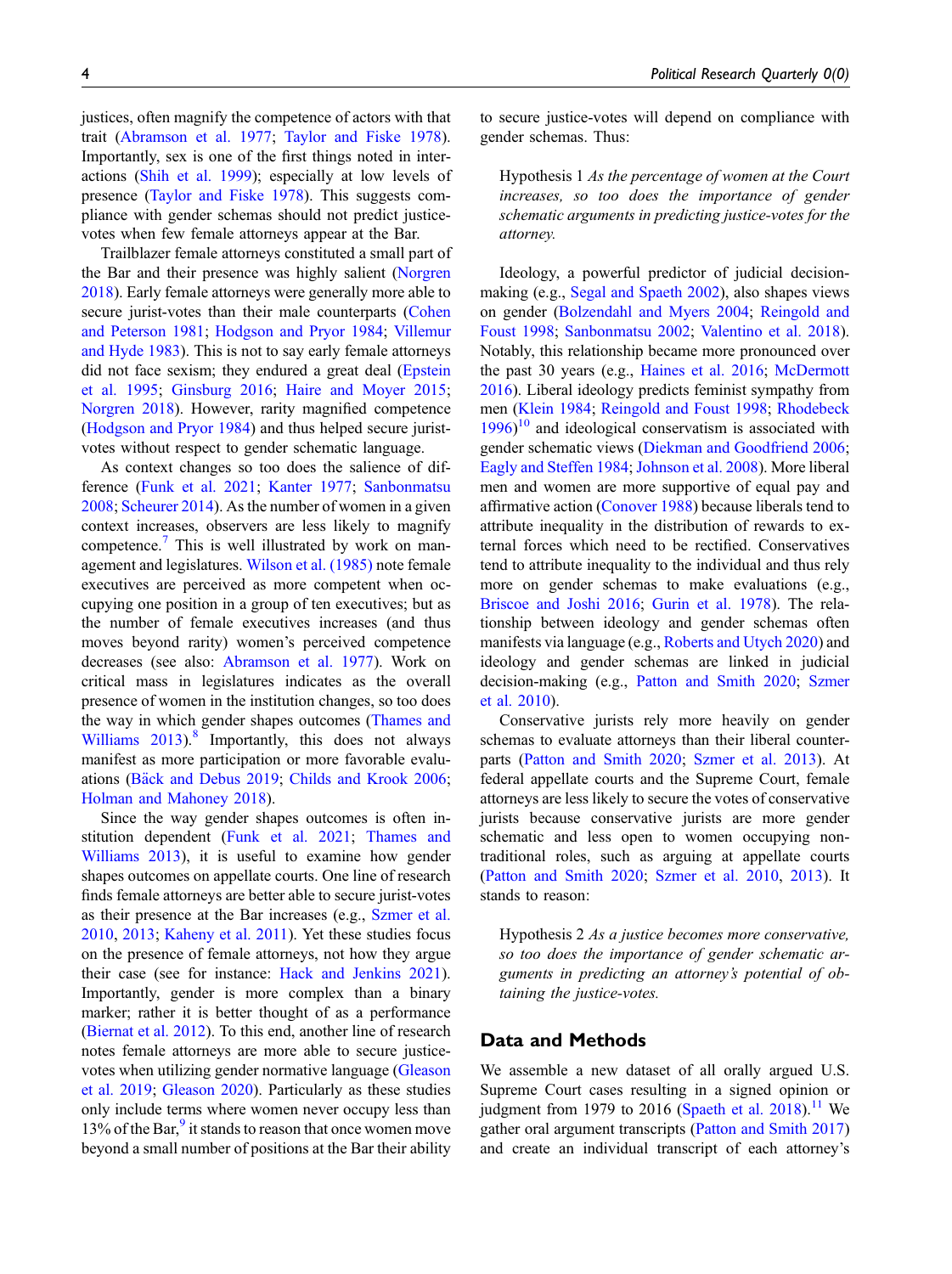utterances excluding those from justices and opposing counsel. Our unit of analysis is the justice-vote for each attorney; in a case where nine justices cast votes, we have nine observations for the petitioner's (respondent's) attorney. We analyze 1,987 unique cases and 35,222 justicevotes. Our dependent variable is a dichotomous marker of whether the justice votes for the attorney's party at the merits ([Spaeth et al. 2018\)](#page-13-27). We posit the impact of gender schematic arguments on attorneys' ability to garner justice-votes is context dependent. Accordingly, our two primary independent variables are interaction terms. Each contains attorney sex and gender schematic language. This is combined with the lagged percentage of female attorneys arguing at the Court that term (justice ideology). We measure gender schematic language in each transcript with the Linguistic Inquiry Word Count software (hereafter: LIWC) ([Pennebaker et al. 2007](#page-13-28)). LIWC extracts over 80 different properties of speech from documents; we utilize affective, or emotional, language. $12$  We choose this measure because gender schemas hold women should use more affective language than men [\(Biernat et al. 2012;](#page-11-21) [Eagly and Carli](#page-11-26) [2007](#page-11-26); [Newman et al. 2008](#page-13-29)).

Additionally, affective language is utilized by several existing studies of attorney success. While attorneys are instructed to avoid affective language [\(Black et al. 2016](#page-11-7)), the Court's enforcement is gendered. Male attorneys are more apt to secure justice-votes when using low levels of affect whereas female attorneys are more apt when using higher levels of affect ([Gleason 2020\)](#page-12-2). We transform the affect measure to reflect how well each argument complies with gender schemas by noting whether each attorney is male or female via the honorific used in the transcript.<sup>[13](#page-10-16)</sup> We set this value to "1" for female attorneys, "0" for male attorneys. Since we are interested in the extent to which each attorney's argument is gender schematic, we multiply the affect value by  $-1$  for male attorneys and  $+1$  for female attorneys. Positive values are schematic and negative values are non-schematic.

To further illustrate gender schematic language, consider the following two excerpts from oral argument transcripts. The first, from Jean Kamp, $14$  has low affect and is gender schematic for male (but not female) at-torneys. The second, from Charles Rothfield,<sup>[15](#page-10-18)</sup> has high affect and is gender schematic for female (but not male) attorneys. Affect words are in bold.

I'm not aware of any of that kind of evidence... which requires a minimum of 70 square feet and it says that if you have to go below that on an emergency basis for more than a week, you're going to have to assume that you're going to have increased disease and increased disciplinary problems. I think the court's finding of that was true, certainly not clearly erroneous, as simply—



<span id="page-4-0"></span>**Figure 2.** Level of Gender Schematic Language by Attorney Sex

With respect... I would suggest that's one of the government's odder arguments. I think that reading any significance to the use of "the" rather than "the" in this context is quite peculiar… Certainly the use of doesn't suggest some contemplation of multiple alternative regimes of punishment. So I think the government, I give them kudos for creativity there, but I think it's very **difficult** to read any conscious choice by Congress in the use of the different article.

In both instances, the affect words seem trivial and without linguistic value. Indeed, words, such as "argument," are standard for attorneys. However, gender operates in language at an implicit level. This is illustrated by function words (e.g., "of," "and," and "the") which predict the evaluation of men and women in several contexts [\(Jones 2016;](#page-12-25) [Pennebaker 2011](#page-13-30)) despite conveying little independent content. Here, men and women differ in usage of gender schematic language, but the presence and size of that difference varies over time. [Figure 2](#page-4-0) shows the average levels of gender schematic language by attorney sex from 1979 to 2016. Women generally use less gender schematic language than their male counterparts since the early-1990s.<sup>[16](#page-10-19)</sup> While there is term-level variation, a *t*-test indicates women use significantly less gender schematic language than men ( $p = 0.003$ ).

Turning to the third variables in our interaction terms, we note the lagged percentage of female attorneys each term (Hypothesis 1).<sup>[17](#page-10-20)</sup> We measure justice ideology (Hypothesis 2) via the Judicial Common Space's justice ideology measure ([Epstein et al. 2007\)](#page-11-27).<sup>[18](#page-10-21)</sup> Because of the nature of our hypotheses, we create two three-way interaction terms. The first is gender schematic language, attorney sex, and the lagged percentage of female attorneys. The second is gender schematic language, attorney sex, and justice conservatism.<sup>19</sup> These constitute our primary independent variables.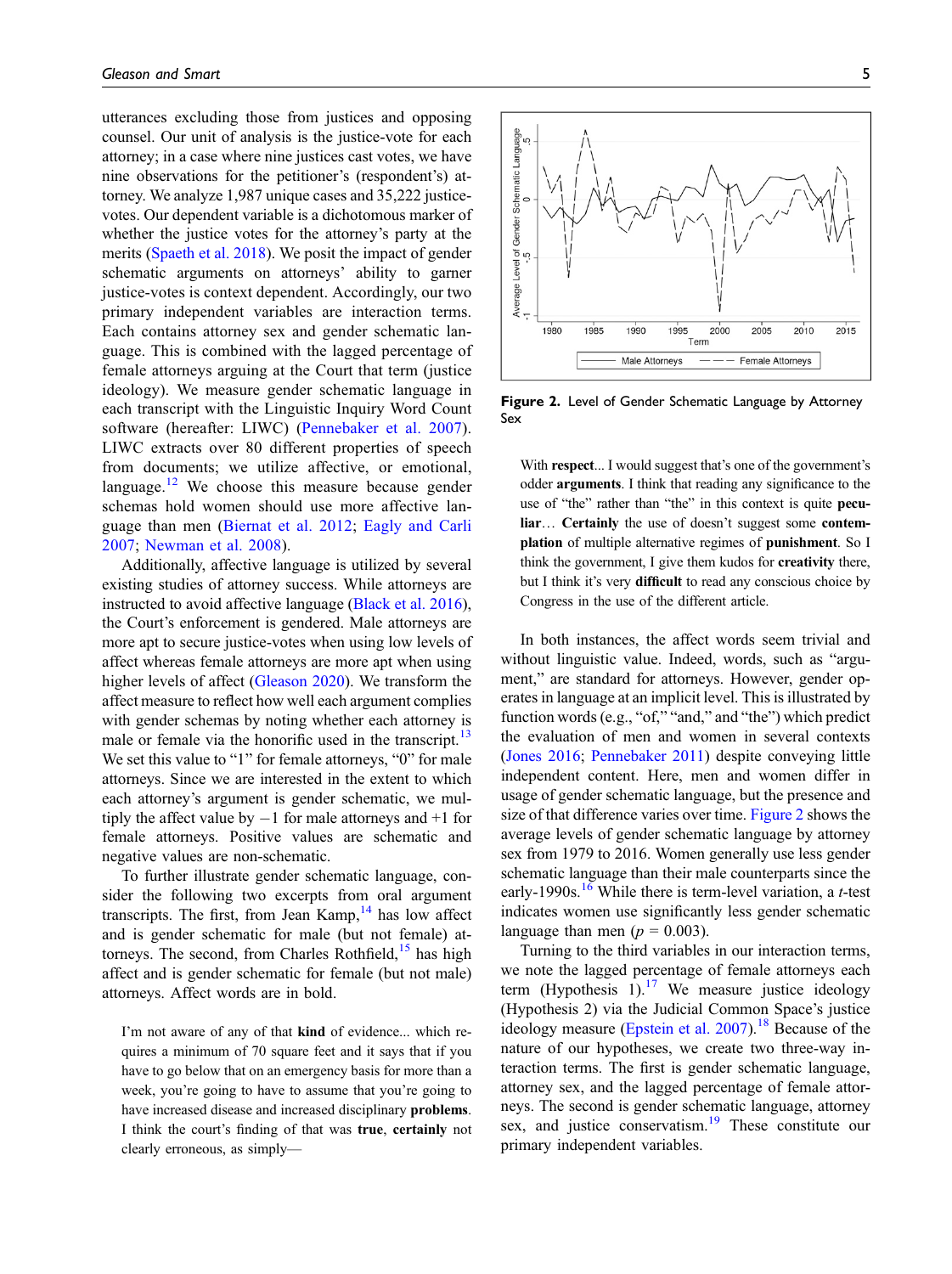We include a number of control variables suggested by the previous literature. Since the Court generally defers to its former clerks ([Kromphardt 2015](#page-13-31)), we include a dichotomous measure of whether the attorney previously clerked. The Court typically defers to the solicitor general [\(Black and Owens 2012\)](#page-11-11), so we include a binary marker of whether the attorney represents the federal government. The Court often grants review to reverse lower courts; so we include a binary measure denoting whether the attorney represents the petitioner ([Spaeth et al. 2018](#page-13-27)). Because attorneys presenting more lexically complex oral arguments are better able to secure justice-votes ([Gleason](#page-12-2) [2020\)](#page-12-2), we include LIWC's measure of words longer than six letters.

Since more experienced attorneys are better able to secure votes ([McGuire 1995](#page-13-16); [McAtee and McGuire 2007](#page-13-15); [Ringsmuth et al. 2013](#page-13-14)), we include the experience differential for each attorney. We create a running tally of all previous appearances set to "0" the first time an attorney appears $^{20}$  $^{20}$  $^{20}$  and increments by one for each subsequent appearance. $2<sup>1</sup>$  To create each attorney's differential, we subtract their opponent's appearances from their appearances. Attorneys are less successful when receiving more oral argument questions than their opponents [\(Patton and Smith 2017;](#page-13-4) [Johnson et al. 2009](#page-12-26)). We note the total number of judicial utterances during each attorney's oral argument and create a question differential for each attorney relative to their opponent in the same fashion as the experience differential. $^{22}$  $^{22}$  $^{22}$  Since "haves" tend to come out over "have nots" [\(Galanter 1974\)](#page-12-27), we include ordinal measures of party capability for both the attorney's party and that of their opponent ([Szmer et al. 2010\)](#page-14-2). Since attorney success increases with more amicus curiae briefs relative to their opponent ([Collins 2008\)](#page-11-28), we create an amicus brief differential. Because amicus briefs filed by the solicitor general carry special weight [\(Black and](#page-11-11) [Owens 2012\)](#page-11-11), we note whether an attorney is supported or opposed by the solicitor general's amicus brief [\(Nicholson and Collins 2008\)](#page-13-32). This takes on a value of "-1" if the attorney is opposed by the solicitor general; "1" if supported; "0" otherwise.

Female justices may be more sympathetic to female attorneys because they experienced many of the same difficulties in their legal careers ([Haire and Moyer 2015](#page-12-1)). Accordingly, we include a dichotomous marker noting justice sex interacted with attorney sex. Because the presence of female law clerks can change voting behavior under some conditions [\(Kromphardt 2017\)](#page-13-33), we include the percentage of each justice's law clerks who are female each term interacted with attorney sex. Since justices often vote their ideological preferences ([Segal and Spaeth](#page-13-23) [2002\)](#page-13-23), we include a measure of ideological congruence between attorney and each justice by noting whether each attorney represents the liberal position, as defined by the decision-direction of the lower court and interact that measure with each justice's ideology score ([Epstein et al.](#page-11-27) [2007](#page-11-27); [Spaeth et al. 2018\)](#page-13-27).

Because female attorneys are better able to secure justice-votes and are interrupted less frequently in women's issue cases [\(Patton and Smith 2017](#page-13-4), [2020;](#page-13-5) [Szmer et al. 2010](#page-14-2)), we include a dichotomous measure noting women's issue cases ([Szmer et al. 2010](#page-14-2)) which we interact with attorney sex. Because our dependent variable is dichotomous, we employ a logit model with standard errors clustered on the justice. $23$ 

# **Results**

Since several of our variables are closely linked theoretically, we present three separate models in [Table 1](#page-6-0). At first glance, our results seemingly suggest female attorneys are less able to secure votes than male attorneys and gender schematic arguments increase the probability of securing justice-votes for all attorneys. But since we posit conditional hypotheses, we must utilize the interaction terms. Interaction terms cannot be evaluated in the same way as additive terms; all three constituent terms must simultaneously vary. This is best accomplished graphically (e.g., [Brambor et al. 2006\)](#page-11-29).

[Figure 3](#page-7-0) depicts the three-way interaction between gender schematic arguments, attorney sex, and the lagged percentage of women at the Bar. The left panel displays the interaction for male attorneys; the right for women. The y-axis depicts the percentage of female attorneys arguing at the Court that term while the  $x$ -axis represents the marginal effect of gender schematic arguments on attorneys'securing justice-votes. Should the reference line at  $y = 0$  pass through the dashed-line 95% confidence interval, the interaction is insignificant at that particular level of lagged female attorney percentage. The first panel indicates when few women argue at the Court, gender schematic language predicts male attorneys securing justice-votes. But, as the lagged percentage of female attorneys increases the importance of gender schematic arguments in predicting male attorney success decreases.

The second panel indicates the opposite is true for female attorneys; when few women appear at the Bar, gender schematic language decreases the probability of securing votes. As the lagged percentage of female attorneys increases, the importance of gender schematic arguments in predicting female attorneys obtaining justice-votes increases. When women exceed 10% of attorneys at the Bar, gender schematic arguments begin to predict justice-votes. As the percentage of oral advocates increases, so do gender schemas' ability to predict justicevotes. Substantively, the marginal effect of gender schematic language exerts a slightly negative effect when 5% of all attorneys at the Bar are women. But when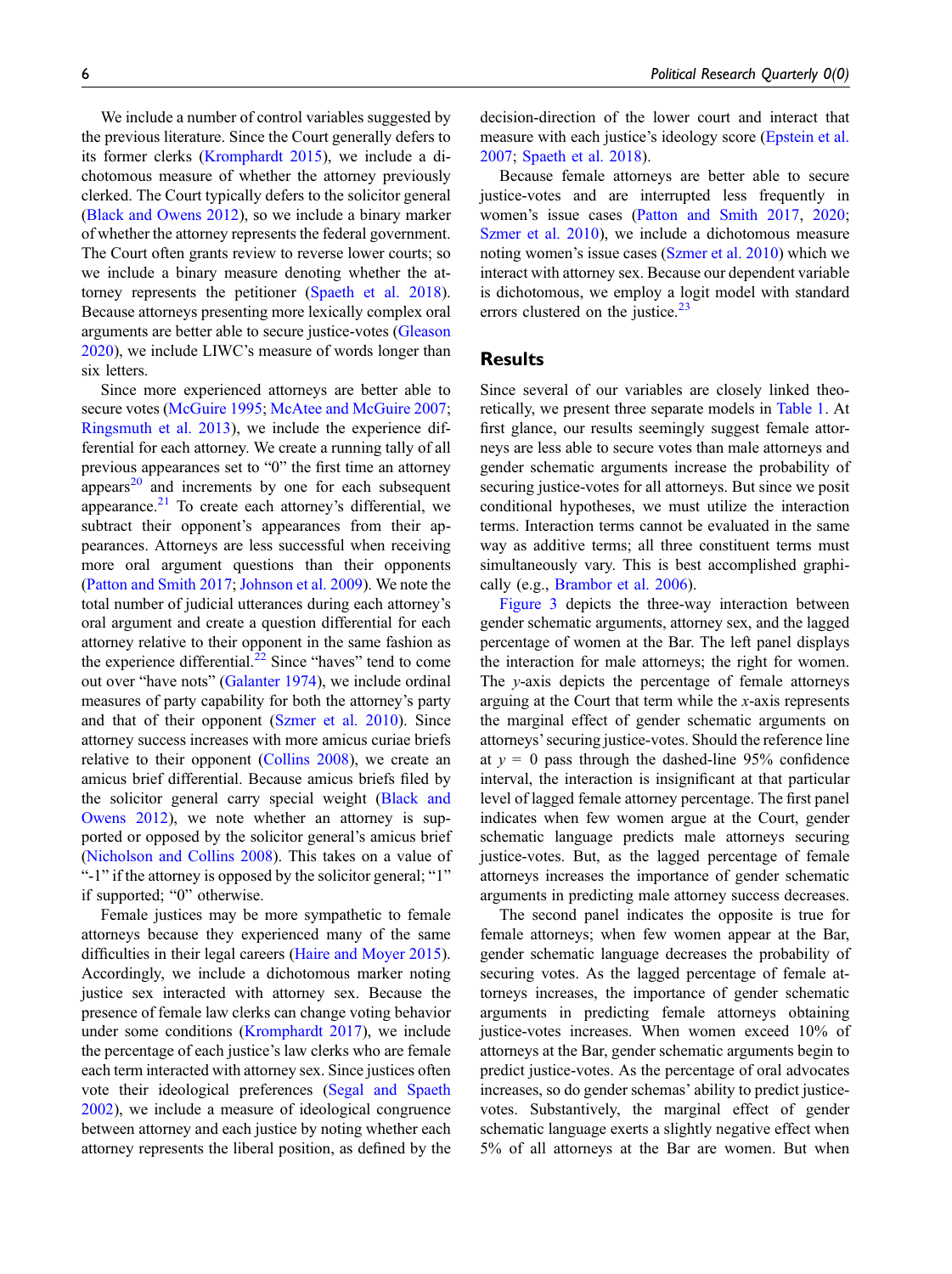# <span id="page-6-0"></span>Table 1. Securing Justice-Votes at Oral Arguments

|                                                                              | (1)         | (2)         | (3)         |
|------------------------------------------------------------------------------|-------------|-------------|-------------|
| Female Attorney                                                              | $-0.303*$   | $-0.294*$   | $-0.215$    |
|                                                                              | (0.120)     | (0.120)     | (0.123)     |
| Gender Schematic Argument                                                    | $0.080***$  | $0.092***$  | $0.105***$  |
|                                                                              | (0.023)     | (0.023)     | (0.023)     |
| Lagged % Female Attorneys/Term                                               | $-0.356$    | $-0.672***$ | $-0.728***$ |
|                                                                              | (0.207)     | (0.181)     | (0.188)     |
| Female Attorney X Lagged % Female Attorneys/Term                             | $3.538***$  | 4.067***    | 2.985**     |
|                                                                              | (0.997)     | (0.973)     | (1.021)     |
| Gender Schematic Language X Lagged % Female Attorneys/Term                   | $-0.590**$  | $-0.718***$ | $-0.696**$  |
|                                                                              | (0.189)     | (0.172)     | (0.179)     |
| Female Attorney X Gender Schematic Language X Lagged % Female Attorneys/Term | 2.800***    | 2.885 ***   | 2.522***    |
|                                                                              | (0.487)     | (0.509)     | (0.490)     |
| Justice Ideology                                                             | $1.288***$  | $1.262***$  | $1.277***$  |
|                                                                              | (0.056)     | (0.052)     | (0.053)     |
| Female Attorney X Justice Ideology                                           | $-0.161*$   | $-0.156*$   | $-0.147*$   |
|                                                                              | (0.067)     | (0.068)     | (0.070)     |
| Gender Schematic Language X Justice Ideology                                 | 0.022       | 0.021       | 0.021       |
|                                                                              | (0.015)     | (0.016)     | (0.015)     |
| Female Attorney X Justice Ideology X Gender Schematic Language               | 0.077       | 0.065       | 0.075       |
|                                                                              | (0.044)     | (0.042)     | (0.041)     |
| Former Clerk                                                                 | $0.095*$    | $0.227***$  | $0.066*$    |
|                                                                              | (0.042)     | (0.037)     | (0.029)     |
| Federal Party                                                                |             |             | 0.606***    |
|                                                                              |             |             | (0.079)     |
| Petitioner                                                                   | $0.680***$  | $0.655***$  | $0.664***$  |
|                                                                              | (0.057)     | (0.051)     | (0.053)     |
| Lexical Complexity                                                           | $0.091***$  | $0.115***$  | $0.071***$  |
|                                                                              | (0.007)     | (0.009)     | (0.008)     |
| <b>Experience Differential</b>                                               |             | $0.003**$   |             |
|                                                                              |             | (0.001)     |             |
| Question Differential                                                        | $-0.018***$ | $-0.018***$ | $-0.018***$ |
|                                                                              | (0.001)     | (0.001)     | (0.001)     |
| Own Party Capability                                                         | $0.097***$  |             |             |
|                                                                              | (0.018)     |             |             |
| Opposing Party Capability                                                    | $-0.117***$ |             |             |
|                                                                              | (0.017)     |             |             |
| Amicus Brief Differential                                                    | $0.053***$  | $0.030***$  | $0.042***$  |
|                                                                              | (0.009)     | (0.009)     | (0.010)     |
| <b>SG Amicus Brief Present</b>                                               | $0.328**$   | $0.371**$   | $0.385**$   |
|                                                                              | (0.119)     | (0.126)     | (0.126)     |
| Female Justice                                                               | $-0.011$    | $-0.013*$   | $-0.017$    |
|                                                                              | (0.008)     | (0.007)     | (0.009)     |
| Female Attorney X Female Justice                                             | 0.076       | 0.083       | 0.069       |
|                                                                              | (0.055)     | (0.051)     | (0.060)     |
| % Female Clerks                                                              | 0.029       | 0.028       | 0.022       |
|                                                                              | (0.023)     | (0.022)     | (0.020)     |
| Female Attorney X % Female Clerks                                            | $-0.216$    | $-0.229$    | $-0.197$    |
|                                                                              | (0.168)     | (0.171)     | (0.177)     |
| Liberal Position                                                             | $0.858***$  | $0.508***$  | $0.610***$  |
|                                                                              | (0.083)     | (0.055)     | (0.059)     |
| Liberal Position X Justice Ideology                                          | $-2.534***$ | $-2.484***$ | $-2.508***$ |
|                                                                              |             |             |             |

(continued)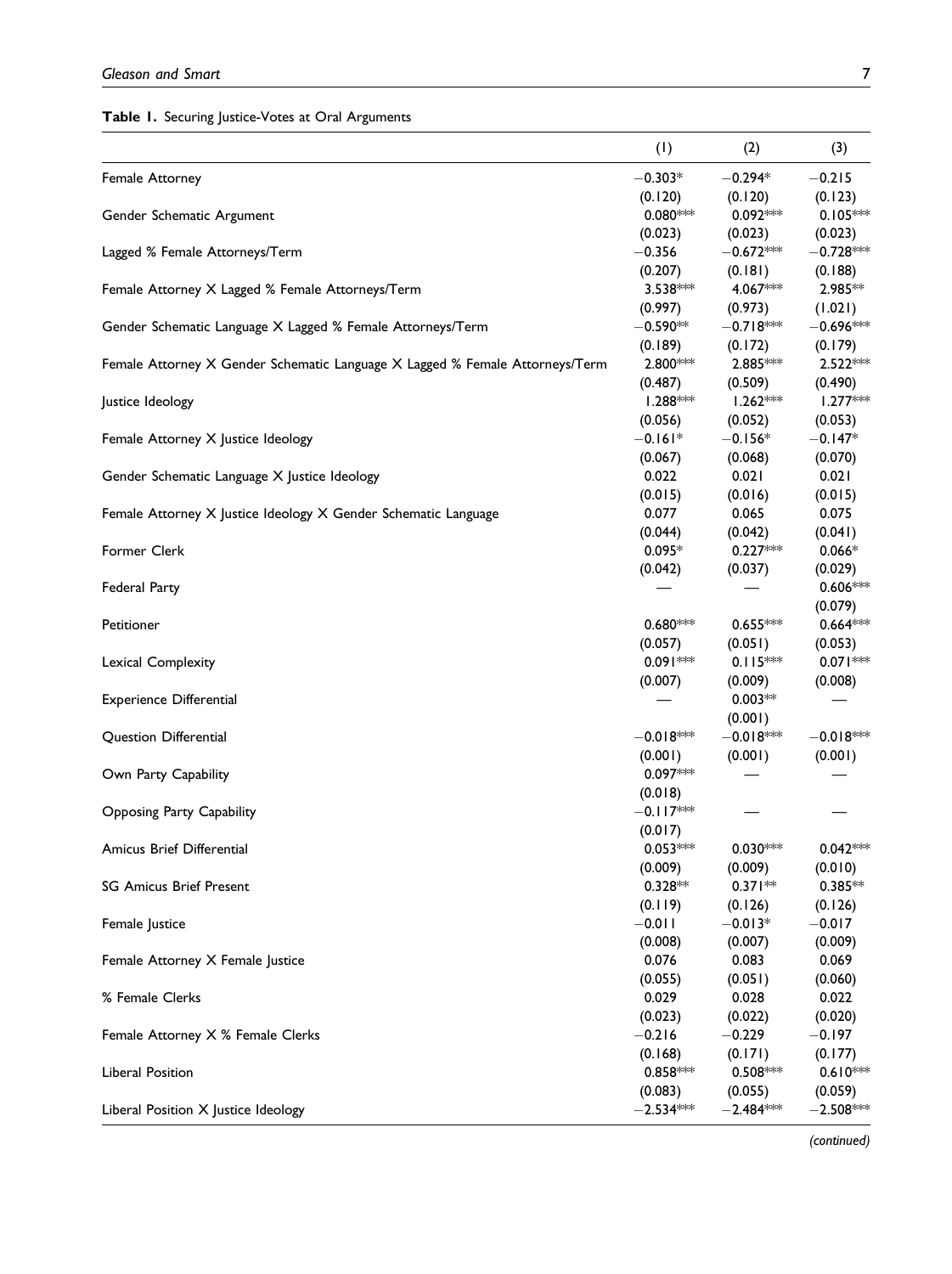## Table 1. (continued)

|                                 | (1)         | (2)         | (3)         |
|---------------------------------|-------------|-------------|-------------|
|                                 | (0.118)     | (0.111)     | (0.113)     |
| Women's Issue                   | $-0.103$    | $-0.151*$   | $-0.102$    |
|                                 | (0.058)     | (0.060)     | (0.052)     |
| Female Attorney X Women's Issue | 0.353       | 0.517       | 0.497       |
|                                 | (0.266)     | (0.275)     | (0.271)     |
| Constant                        | $-0.704***$ | $-0.575***$ | $-0.733***$ |
|                                 | (0.075)     | (0.047)     | (0.057)     |
| % Correctly Predicted           | 67.36%      | 66.05%      | 66.69%      |
| Proportional Reduction in Error | 34.71%      | 32.10%      | 33.37%      |
| <b>Observations</b>             | 35222       | 35222       | 35222       |

Standard errors clustered on justices in parentheses.  $* p < 0.05$ ,  $* p < 0.01$ ,  $* p < 0.001$ .

women constitute 30% of the Bar, gender schematic language increases the predicted probability of attorneys securing justice-votes from  $-0.02$  to 0.09. This provides support for Hypothesis 1.

[Figure 4](#page-7-1) depicts the interaction between gender schematic arguments, attorney gender, and justice con-servatism. [Figure 4](#page-7-1)'s layout is identical to [Figure 3](#page-7-0) above, but the  $y$ -axis depicts justice ideology with higher values indicating more conservative justices. The left panel shows gender schematic arguments do not impact male attorneys securing the votes of liberal justices. For more conservative justices, gender schematic language has a small positive effect on male attorneys securing justicevotes. The second panel shows gender schematic arguments have no bearing on female attorneys securing votes of liberal justices. But as the justices become more conservative, gender schematic arguments predict female attorneys' capacity to garner votes. Substantively, moving from a purely moderate justice  $(JCS = 0.00)$  to the most conservative justice  $(JCS = 0.80)$  increases the marginal effect of gender schematic language in predicting securing justice-votes from  $-0.001$  to 0.03, an increase of 0.025. This provides support for Hypothesis 2.

A number of control variables reach statistical significance. Since logit coefficients are unintuitive, we discuss results in terms of predicted probabilities. $24$ Previously, serving as a clerk increases the predicted probability of gaining justice-votes by 0.02. A one standard deviation increase in lexical complexity increases the predicted probability of securing justice-votes by 0.02. Attorneys representing petitioners have a predicted probability of securing votes 0.14 higher than respondent's counsel.

A one standard deviation increase in question differential decreases the predicted probability of justice-votes by 0.09. A one standard deviation increase in amicus brief advantage increases the predicted probability of securing votes by 0.03. Related, an attorney supported by an



<span id="page-7-0"></span>Figure 3. Interaction Between Gender Schematic Argument & Lagged % of Female Attorneys Per Term, By Attorney Sex



<span id="page-7-1"></span>Figure 4. Interaction Between Gender Schematic Argument & Justice Ideology, By Attorney Gender

amicus brief from the solicitor general has a predicted probability of securing justice-votes 0.13 higher than an attorney opposed by the solicitor general's amicus brief.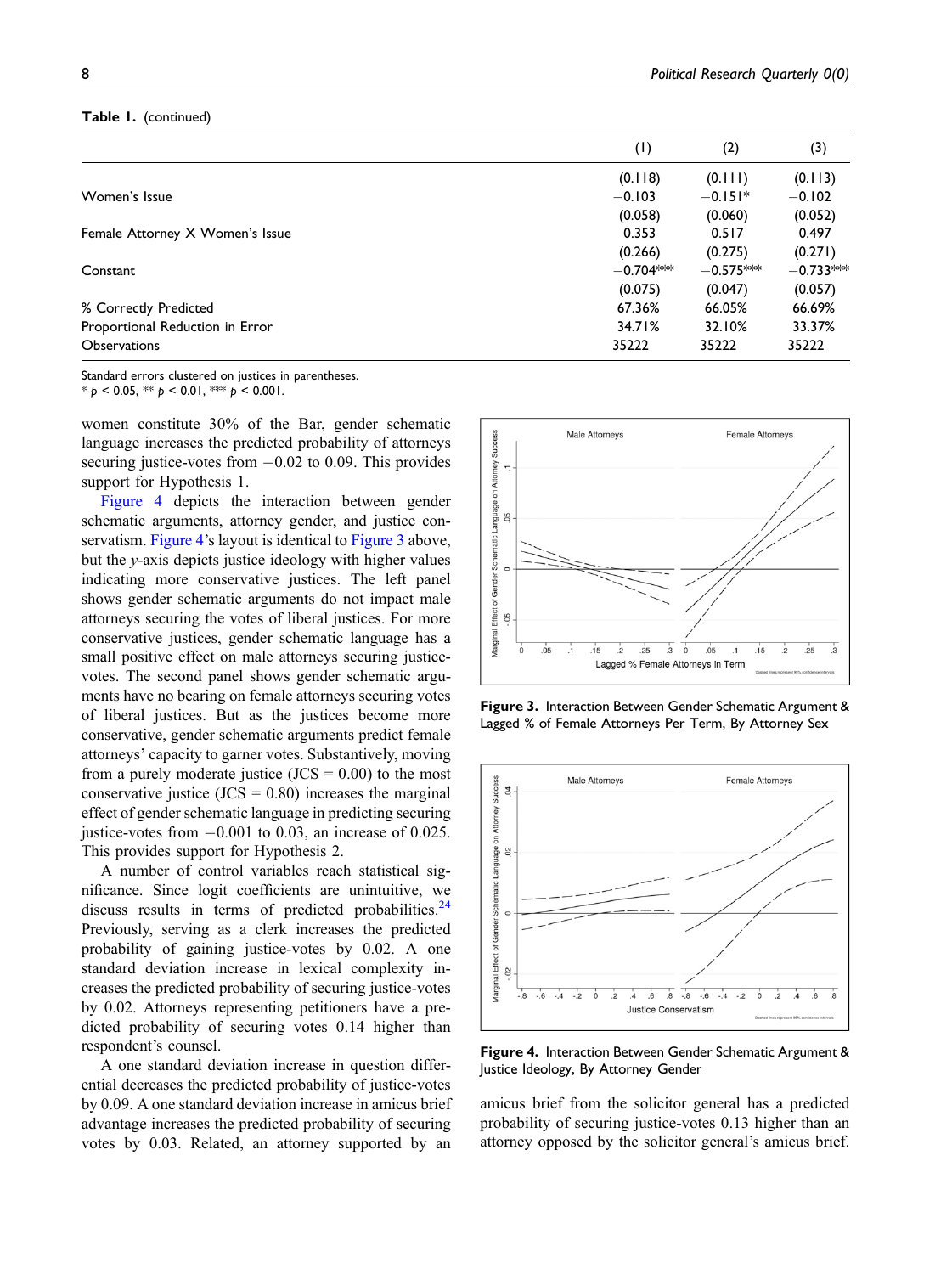Attorneys representing the federal government have a predicted probability of securing votes 0.13 higher than other attorneys. $25$  A one standard deviation increase in attorney experience advantage increases the predicted probability of justice-votes by  $0.01<sup>26</sup>$  $0.01<sup>26</sup>$  $0.01<sup>26</sup>$  Attorneys are less likely to secure justice-votes as their opponent's party capability score increases. Going from the lowest category (individual) to the highest (federal government), decreases the predicted probability of securing votes by 0.13. Similarly, the probability of justice-votes increases along with party capability. Moving from representing an individual to representing the federal government increases the predicted probability of success from 0.46 to 0.56. Attorneys are more likely to secure the justice-vote when the attorney's position is ideologically congruent with the justice. $27$ 

# **Discussion**

Securing justice-votes is the product of many things, not the least of which is conformance with justices' subconscious gender schematic expectations about how attorneys should act (e.g., [Gleason et al. 2019](#page-12-5); [Gleason](#page-12-2) [2020;](#page-12-2) [Szmer et al. 2010](#page-14-2)). The prevalence of gender schemas is tied to the context both in terms of institutional composition and the justices' ideological preferences. When few women are at the Bar (less than 10%), gender schemas have little effect because rarity magnifies perceived competence [\(Taylor and Fiske 1978](#page-14-4)). But, as women's presence increases so too does the predictive power of gender schemas (e.g., [Sanbonmatsu 2008](#page-13-7)). Additionally, as the justices become more conservative gender schematic arguments are more likely to secure justice-votes ([Klein 1984\)](#page-13-18). Our results provide new insight into how context and the performance of gender shapes outcomes at the Court. They also raise a number of new normatively troubling questions, which future scholars should more fully explore.

From a normative perspective, increasing gender diversity at the Bar is important as it allows women to provide input into the contours of case law binding on the whole country through substantively different decisions ([Haire et al. 2013;](#page-12-22) [Boyd et al. 2010](#page-11-18); [Pitkin 1967](#page-13-11)). But we find as more women come to the Bar, justice-votes are increasingly based on the extent to which female attorneys conform with gender schemas. This means greater presence increases the need for women to balance competing personal and professional expectations ([Rhode 1994](#page-13-8)). This demonstrates the operation of schemas is complex (e.g., [Funk et al. 2021\)](#page-11-4) and adds a new wrinkle to an already concerning area of scholarship. Our results prompt a number of follow-up studies exploring both the normative and empirical implications at a variety of courts.

A comprehensive exploration of how gender schemas operate at the Court must wait until women achieve parity at the Bar (e.g., [Kaheny et al. 2015\)](#page-12-6). Since the impact of gender in institutions can be non-linear, we suspect the relationship between presence and gender schemas will be parabolic (e.g., [Funk et al. 2021\)](#page-11-4). Thus, we speculate gender schemas have limited effect when few women are at the Bar *and* when at parity ([Kaheny et al. 2011](#page-12-8)). However, when women represent a minority [\(Kanter](#page-12-9) [1977\)](#page-12-9), their ability to secure justice-votes is dependent on conformance with gender schemas. This is likely conditional on the rate of change [\(Sanbonmatsu 2008](#page-13-7)).

Questions remain about the precise point of presence where schemas are activated. We note gender schematic arguments begin to predict securing justice-votes when women constitute 10% of the Bar; but the Court's context is complex (e.g., [Gleason and Ivy 2021\)](#page-12-20). We suspect other conditions also play a role in activating schemas. Future work should explore diversity amongst law clerks, major firms, and on the Bench itself (e.g., [Kaheny et al. 2015\)](#page-12-6) in order to more fully understand how context shapes the role of gender schemas. Indeed, the composition of all of the roles in tandem likely contributes to gender schemas' predictive power in any number of outcomes at the Court. While a full exploration cannot presently be done at the U.S. Supreme Court, other courts such as the Supreme Court of Canada and state supreme courts offer fruitful avenues.

Our results and the literature on Canada seemingly suggest female attorneys are in a transitional phase where they cannot "effectively" advocate; women can only do so at low and high levels of presence. This is, however, an overly simplistic view. Even when women are evaluated based on compliance with gender schemas, there is normative value in increased diversity at the Bar. A diversifying Bar can begin to shift the Court's culture, lay groundwork for future litigation campaigns, and descriptively represent both victims and aspiring attorneys, among others. Additionally, those women who appear at the Bar gain the experience which is often prerequisite for joining elite firms and judgeship [\(Haire and Moyer 2015](#page-12-1)). This alters the overall culture of the legal profession beyond just the Supreme Court Bar. Indeed, it may impact society as a whole (e.g., [Thames and Williams 2013](#page-14-8)). Further explorations of these topics will add greater nuance to the collective understanding of how the Court's decisions impact a myriad of aspects of American life beyond just justice-votes.

Perhaps one of our more perplexing findings is the relationship between female attorney presence and gender schemas in predicting male attorneys securing justicevotes. While gender schemas and justice ideology track similarly for male and female attorneys, presence operates differently. Gender schematic language predicts male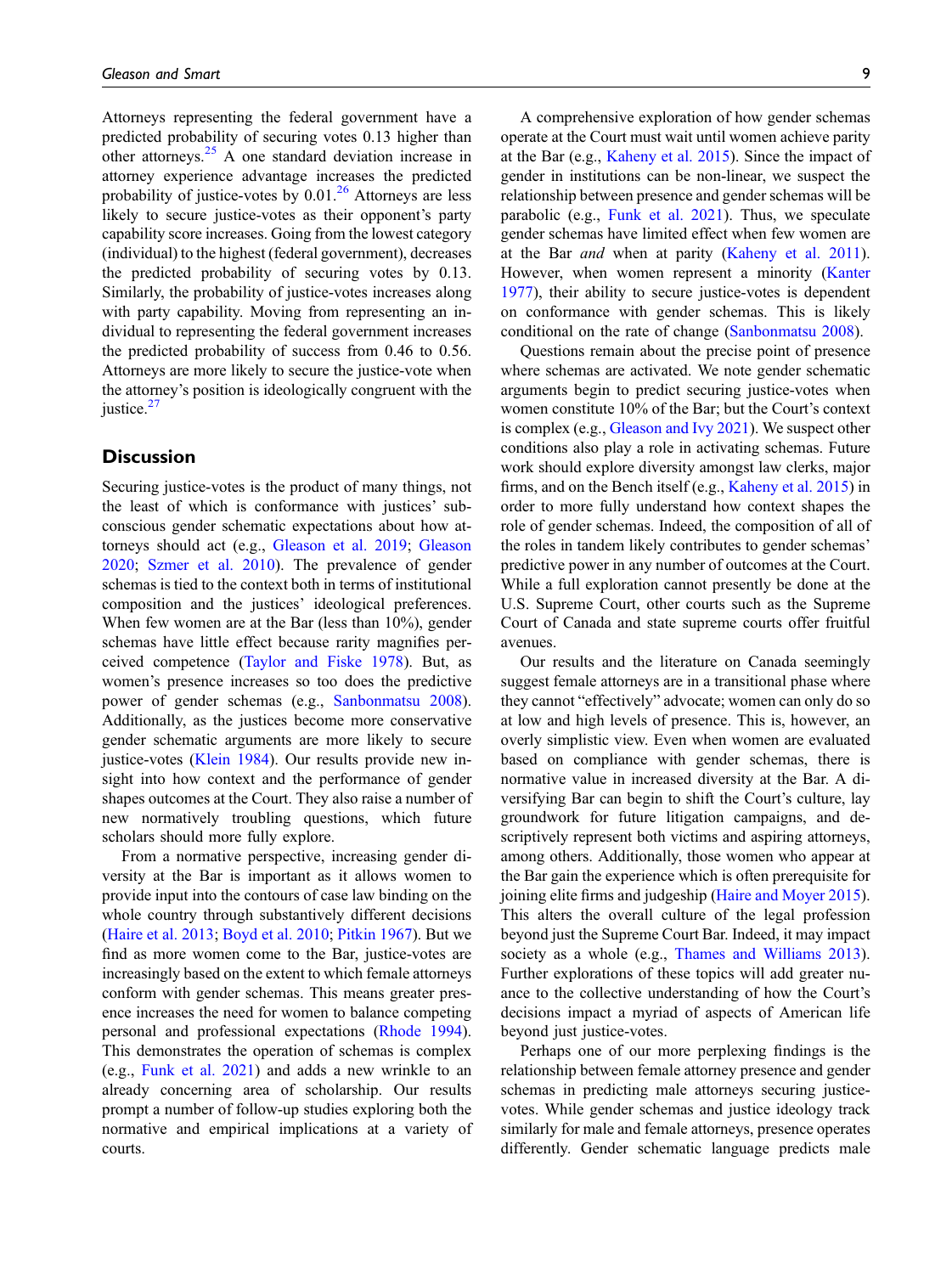attorneys securing justice-votes when few women argue at the Court. However, once female attorneys constitute 10% of the Bar gender schematic language decreases the probability of male attorneys securing justice-votes. While we leave a full exploration to future scholars, we believe recent work exploring masculinity offers a starting point. While masculinity manifests as expectations of behavior (e.g., [Gill et al. 2017](#page-12-28); [McDermott 2016\)](#page-13-13), it inherently contains power elements ([Carbado 2012](#page-11-30)). Given the Court's masculine ethos (e.g., [Kaheny et al.](#page-12-6) [2015;](#page-12-6) [Sarver et al. 2008](#page-13-9)), it seems likely that the overall presence of men may shape the extent to which stereotypical masculine behavior predicts justice-votes. We encourage future scholars to examine this further on courts with different institutional contexts.

Given the Court's shift to the right after the confirmations of Justices Gorsuch, Kavanaugh, and Barrett, gender schematic arguments will likely be central for securing justice-votes in the near future. But, ideology is just one element shaping justices' reliance on gender schemas (e.g., [Conover 1988\)](#page-11-24). Increasingly, scholars note the importance of lived experiences [\(Glynn and Sen 2015](#page-12-19); [Harris and Sen 2019\)](#page-12-14) and professional interactions ([Boyd](#page-11-18) [et al. 2010\)](#page-11-18). Experiences from law school to the Supreme Court may shape thinking and shed light on how justices draw upon schemas. This takes on added importance given the intermediate appellate court has become increasingly conservative and male in recent years ([Solberg](#page-13-34) [and Diascro 2020\)](#page-13-34).

One of the key contributions of this study is our data. We gather attorney information and transcript corpora for all orally argued cases from 1979 to 2016. We hope this data serves as a springboard for a number of studies exploring attorney sex specifically and attorneys more broadly. Such projects might include how gender schemas shape interactions in contexts such as briefs or oral amicus arguments [\(Gleason et al. 2019](#page-12-5); [Gleason and Ivy 2021\)](#page-12-20). Our data could be expanded to more fully examine interruptions. Female attorneys are interrupted earlier and more often than their male counterparts; this is linked to justices' gender schematic views [\(Patton and Smith 2017,](#page-13-4) [2020](#page-13-5)). But it remains unclear whether interruptions and schemas are related. Perhaps, the presence of female attorneys does not predict interruptions; rather non-gender schematic arguments do. In this case, female attorneys with gender schematic oral arguments may be interrupted less, and thus be more able to secure justice-votes, than a non-schematic male attorneys.

We also encourage future research to move beyond written transcripts in evaluating gender schemas. While it is nearly impossible to examine gender schemas via body language, style of dress, or other visual cues (e.g., [Bauer](#page-11-16) [and Carpinella 2018](#page-11-16)) at the U.S. Supreme Court over any appreciable period of time, it is possible to explore how a lack of visual cues impacts gender schematic language via the conference call oral arguments the Court instituted during the COVID-19 pandemic. We speculate linguistic gender schemas are more pronounced without accompanying visual cues. Scholars may also look beyond the written word by turning to audio transcripts to explore gender schemas via vocal pitch (e.g., [Dietrich et al. 2018](#page-11-31)); it seems likely not just attorneys' words are governed by gender schemas, but also how they are said.

# **Conclusions**

We expand on existing work which notes female attorneys are less likely to capture justice-votes than male attorneys when their arguments do not conform with gender schemas. We demonstrate gender schemas' predictive power is context dependent by creating an exhaustive dataset inclusive of 39 terms along with a corpus of associated transcripts. Gender schematic arguments become more important for female attorneys securing justicevotes as their numbers increase and the Court becomes more conservative. Ironically, as the Bar reaches historic levels of diversity, gender schemas exercise the largest pull since the late 1970s. While these results are normatively troubling, this study adds to our understanding of gender schemas and justice-votes. We encourage future scholars to build on these results.

∗Previous versions of this manuscript were presented at the 2019 Annual Meeting of the Southern Political Science Association and the 2018 Idaho Conference on Undergraduate Research. We thank Dana Patton and Joseph Smith for sharing data, Diana Ivy and Wendy Martinek for feedback on earlier drafts of this paper, Nick Pelican for assistance with Python, and Dalton Kelley for able research assistance.

## Author's Note

Previous versions of this manuscript were presented at the 2019 Annual Meeting of the Southern Political Science Association and the 2018 Idaho Conference on Undergraduate Research. We thank Dana Patton and Joseph Smith for sharing data, Diana Ivy and Wendy Martinek for feedback on earlier drafts of this paper, Nick Pelican for assistance with Python, and Dalton Kelley for able research assistance.

#### Declaration of Conflicting Interests

The author(s) declared no potential conflicts of interest with respect to the research, authorship, and/or publication of this article.

### Funding

The author(s) received no financial support for the research, authorship, and/or publication of this article.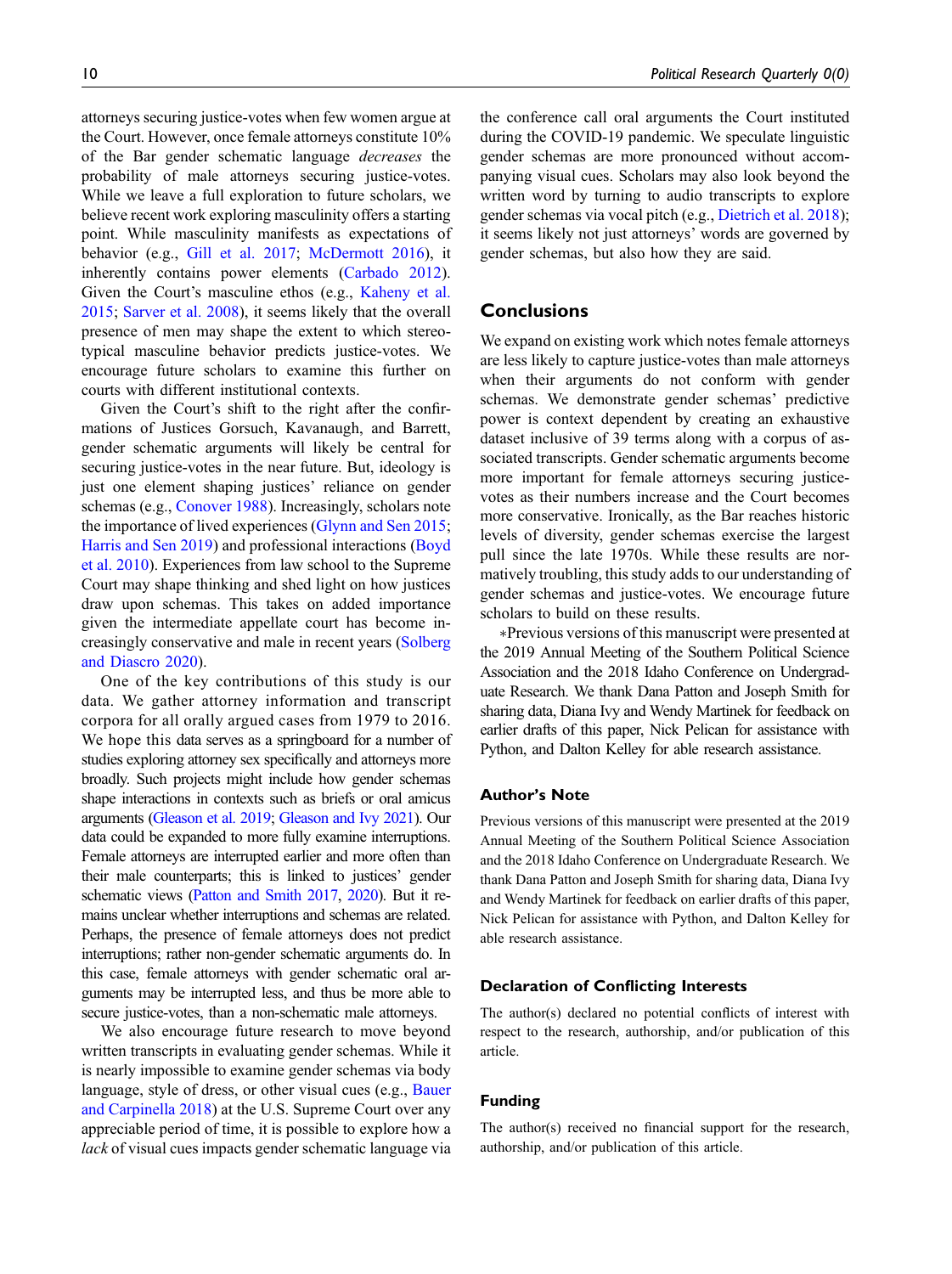#### Data availability

All replication materials will be available on the first author's website [\(http://shanegleason.com\)](http://shanegleason.com) once this article appears in print.

#### Notes

- <span id="page-10-1"></span>1. Men who do not behave stereotypically masculine also face sanction [\(Gill et al. 2017\)](#page-12-28).
- <span id="page-10-2"></span>2. Gender norms are specific expectations about how men and women should act [\(Butler 1999;](#page-11-32) [Fischer and LaFrance](#page-11-33) [2015](#page-11-33); [Mulac et al. 2013](#page-13-35)); schemas are broader cognitive frameworks encompassing norms.
- <span id="page-10-3"></span>3. This finding extends to party briefs. However, only male justices enforce gender norms in briefs [\(Gleason et al.](#page-12-5) [2019\)](#page-12-5).
- <span id="page-10-6"></span><span id="page-10-5"></span>4. This figure is constructed from the data discussed below.
- 5. There is no firm consensus as to the point where critical mass occurs; most scholars place it between 15% and 30% of the positions in a given institution (e.g., [Collins et al. 2010\)](#page-11-17).
- <span id="page-10-9"></span>6. Minority groups often adopt dominant groups' behavior to downplay the salience of differences [\(Kanter 1977](#page-12-9)); women actually use more masculine language than men in party briefs [\(Gleason et al. 2017](#page-12-29)).
- <span id="page-10-10"></span>7. We make no claims regarding where this shift occurs. However, our results below provide a starting point for future scholars exploring the location of the shift.
- <span id="page-10-11"></span>8. Adding to the complexity, this also depends on broader societal attitudes and composition of other institutions.
- <span id="page-10-12"></span>9. These studies encompass 2004–2016 ([Gleason 2020](#page-12-2); [Gleason and Ivy 2021](#page-12-20)) and 2010–2013 ([Gleason et al.](#page-12-5) [2019](#page-12-5)). The 13% value is based on [Figure 1](#page-2-0) above.
- <span id="page-10-13"></span>10. [Klein \(1984\)](#page-13-18) defines feminist sympathy as a uniquely male ideological commitment to gender equality at an abstract level. The female equivalent, feminist consciousness, is rooted in lived experiences which shape ideological views.
- <span id="page-10-14"></span>11. Following the lead of previous studies on gender at oral arguments, we limit our analysis to cases where one petitioner faces one respondent (e.g., [Szmer et al. 2010;](#page-14-2) [Gleason](#page-12-2) [2020](#page-12-2)). While this requires us to eliminate some cases, it isolates the effect of each attorney on the justice-vote.
- <span id="page-10-15"></span>12. We standardize the resulting value [\(Wedeking 2010](#page-14-10)).
- <span id="page-10-16"></span>13. "Mr.," "Ms.," and "Mrs." are the most common honorifics, but the Court sometimes uses others. For example, solicitors general are typically referred to as "General." In those instances, we check whether the attorney used gendered honorifics in another case. In rare instances, where only nongendered honorifics are available, we search news accounts and obituaries to determine attorney sex.
- <span id="page-10-17"></span>14. Rhodes v. Chapman, 452 U.S. 337 (1981)
- <span id="page-10-18"></span>15. U.S. v. Rodriquez, 553 U.S. 377 (2008)
- <span id="page-10-19"></span>16. In the 1980s, women use more schematic language than men. This underscores the importance of changing context in schema operation.
- <span id="page-10-20"></span>17. We also tested models with a two (three) term lag and a contemporaneous measure. The results are substantively unchanged.
- <span id="page-10-21"></span>18. We also tested models with the [Martin and Quinn \(2002\)](#page-13-36) and [Bailey \(2013\)](#page-11-34) measures. The results are substantively unchanged.
- <span id="page-10-22"></span>19. We also include each of the constituent terms on their own and in all possible two-way interactions to ensure proper model specification ([Brambor et al. 2006\)](#page-11-29).
- <span id="page-10-23"></span>20. Many attorneys in our data also argue prior to 1979. To prevent undercounting, we gather the names of all attorneys arguing between 1969 and 1978 to create a pre-1979 experience total. For attorneys arguing before 1979, we start their counter with the pre-1979 total.
- <span id="page-10-24"></span>21. This measure includes the original docket, per curiam opinions, and those with more than two attorneys.
- <span id="page-10-25"></span>22. Judicial utterances such as "Thank you for clarifying" or "Go on" are not interruptions per se. We run an alternate specification with the question differential replaced with the difference in total words uttered by justices; the results are substantively unchanged.
- <span id="page-10-26"></span>23. We also estimate a model clustered on justice-docket. The results are substantively unchanged. We explore a random effects model centered on the justice and the justice-docket; the  $\rho$  coefficient indicates random or fixed effects approaches offer no advantage over a pooled model with clustered standard errors ([Woolridge 2010](#page-14-11)). We also run a model with dichotomous issue area variables ([Spaeth et al.](#page-13-27) [2018\)](#page-13-27). The results are substantively unchanged.
- <span id="page-10-27"></span>24. We calculate predicted probabilities averaged across all observed values of the independent variables ([Hanmer and](#page-12-30) [Kalkan 2013\)](#page-12-30). Unless otherwise noted, predicted probabilities are calculated from Model 1.
- <span id="page-10-29"></span><span id="page-10-28"></span>25. This predicted probability is calculated from Model 3.
- <span id="page-10-30"></span>26. This predicted probability is calculated from Model 2.
- 27. This result is based on evaluation of the interaction plots (not presented in-text).

#### References

- <span id="page-10-4"></span>ABA. A current glance at women in the law. American Bar Association, 2018, [https://www.pbi.org/docs/default-source/](https://www.pbi.org/docs/default-source/default-document-library/10569_a-current-glance-at-women-in-the-law-jan-2018-(1).pdf?sfvrsn=0) [default-document-library/10569\\_a-current-glance-at-women](https://www.pbi.org/docs/default-source/default-document-library/10569_a-current-glance-at-women-in-the-law-jan-2018-(1).pdf?sfvrsn=0)[in-the-law-jan-2018-\(1\).pdf?sfvrsn=0.](https://www.pbi.org/docs/default-source/default-document-library/10569_a-current-glance-at-women-in-the-law-jan-2018-(1).pdf?sfvrsn=0)
- <span id="page-10-8"></span>Abramson, P. R., P. A. Goldberg, J. H. Greenberg, and L. M. Abramson. 1977. "The Talking Platypus Phenomenon: Competency Ratings as a Function of Sex and Professional Status." Psychology of Women Quarterly 2 (2): 114-124.
- <span id="page-10-0"></span>Alexander, D., and K. Andersen. 1993. "Gender as a Factor in the Attribution of Leadership Traits." Political Research Quarterly 46 (3): 527-545.
- <span id="page-10-7"></span>Bäck, H., and M. Debus. When do Women Speak? A Comparative Analysis of the Role of Gender in Legislative Debates. Political Studies 2019; 67(3): 576–596.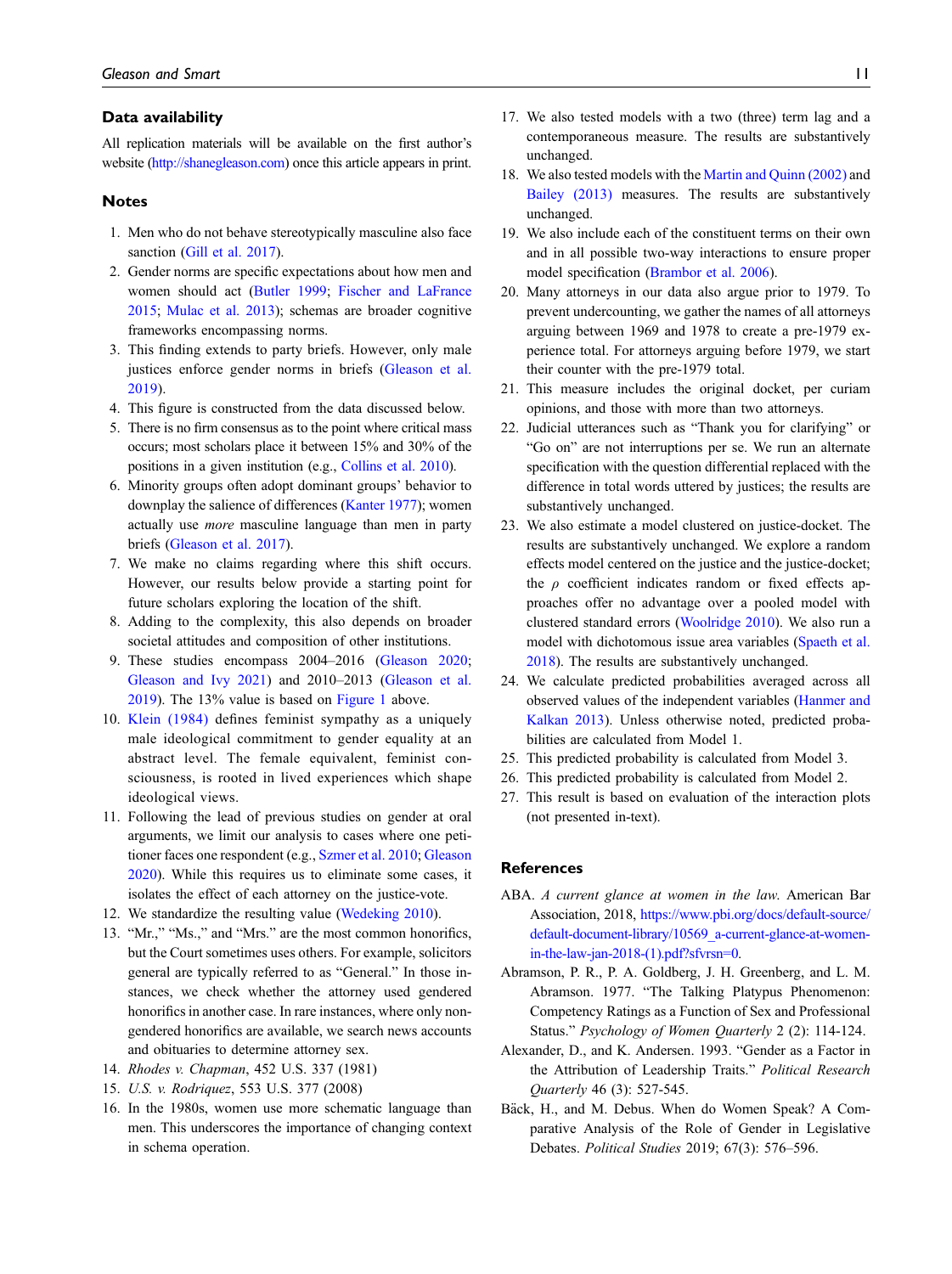- <span id="page-11-34"></span>Bailey, M. A.. 2013. "Is Today's Court the Most Conservative in Sixty Years? Challenges and Opportunities in Measuring Judicial Preferences." Journal of Politics 75: 821-834.
- <span id="page-11-8"></span>Bartlett, F. C. 1932. Remembering: A Study in Experimental and Social Psychology. Cambridge, UK: Cambridge University Press.
- <span id="page-11-5"></span>Bauer, N. M.. 2015. "Emotional, Sensitive, and Unfit for Office? Gender Stereotype Activation and Support for Female Candidates." Political Psychology 36 (6): 691-708.
- <span id="page-11-16"></span>Bauer, N. M., and C. Carpinella. 2018. "Visual Information and Candidate Evaluations: The Influence of Feminine and Masculine Images on Support for Female Candidates." Political Research Quarterly 71 (2): 395-407.
- <span id="page-11-2"></span>Bem, S. L.. 1979. "Theory and Measurement of Androgyny: A Reply to the Pedhazur- Tetenbaum and Locksley-Colten Critiques." Journal of Personality and Social Psychology 37 (6): 1047-1054.
- <span id="page-11-21"></span>Biernat, M., M. J. Tocci, and J. C. Williams. 2012. "The Language of Performance Evaluations: Gender-Based Shifts in Content and Consistency of Judgment." Social Psychological and Personality Studies 3 (2): 186-192.
- <span id="page-11-7"></span>Black, R. C., M. E. Hall, R. J. Owens, and E. M. Ringsmuth. 2016. "The Role of Emotional Language in Briefs Before the U.S. Supreme Court." Journal of Law & Courts 4: 377-406.
- <span id="page-11-11"></span>Black, R. C., and R. J. Owens. 2012. The Solicitor General and the United States Supreme Court. New York: Cambridge University Press.
- <span id="page-11-6"></span>Bolzendahl, C. I., and D. J. Myers. 2004. "Feminist Attitudes and Support for Gender Equality: Opinion Change in Women and Men, 1974-1998." Social Forces 83 (2): 759-790.
- <span id="page-11-18"></span>Boyd, C. L., L. Epstein, and A. D. Martin. 2010. "Untangling the Causal Effects of Sex on Judging." American Journal of Political Science 54 (2): 389-411.
- <span id="page-11-29"></span>Brambor, T., W. R. Clark, and M. Golder. 2006. "Understanding Interaction Models: Improving Empirical Analyses." Political Analysis 14 (1): 63-82.
- <span id="page-11-25"></span>Briscoe, F., and A. Joshi. 2016. "Bringing the Boss's Politics in: Supervisor Political Ideology and the Gender Gap in Earnings." Academy of Management Journal 60 (4): 1415-1441.
- <span id="page-11-32"></span><span id="page-11-30"></span>Butler, J.. 1999. Gender Trouble. 2nd ed. London: Routledge.
- Carbado, D. W.. 2012. Masculinity by Law, 51-77. New York: New York University Press.
- <span id="page-11-13"></span>Carli, L. L. (1990). Gender, Language, and Influence." Journal of Personality and Social Psychology 59 (5): 51941-77953.
- <span id="page-11-19"></span>Childs, S., and M. L. Krook. Should Feminists Give up on Critical Mass? A Contingent Yes. Politics & Gender 2006; 2(4): 492–502.
- <span id="page-11-20"></span>Cohen, D. L., and J. L. Peterson. 1981. "Bias in the Courtroom: Race and Sex Effects of Attorneys on Juror Verdicts." Social Behavior and Personality 9 (1): 81-87.
- <span id="page-11-28"></span>Collins, P. M. 2008. Friends of the Supreme Court: Interest Groups and Judicial Decision Making. Oxford: Oxford University Press.
- <span id="page-11-17"></span>Collins, P. M., K. L. Manning, and R. A. Carp. 2010. "Gender, Critical Mass, and Judicial Decision Making." Law & Policy 32 (2): 260-281.
- <span id="page-11-24"></span>Conover, P. J. 1988. "Feminists and the Gender Gap." Journal of Politics 50 (1): 985-1010.
- Corley, P. C. 2008. The Supreme Court and opinion content. Political Research Quarterly 61(3): 468-478.
- <span id="page-11-12"></span>Cunningham, M. 2001. "Parental Influences on Gendered Division of Housework." American Sociological Review 66 (2): 184-203.
- <span id="page-11-9"></span>Diekman, A. B., A. H. Eagly, A. Mladinic, and M. C. Ferreira. 2005. "Dynamic Stereo- Types About Women and Men in Latin America and the United States." Journal of Cross-Cultural Psychology 36 (2): 209-226.
- <span id="page-11-22"></span>Diekman, A. B., and W. Goodfriend. 2006. "Rolling With the Changes: A Role Congruity Perspective on Gender Norms." Psychology of Women Quarterly 30: 369-383.
- <span id="page-11-31"></span>Dietrich, B. J., R. D. Enos, and M. Sen. 2018. "Emotional Arousal Predicts Voting on the U.S. Supreme Court." Political Analysis 27 (2): 237-243.
- <span id="page-11-26"></span>Eagly, A., and L. L. Carli. 2007. Through the Labyrinth: The Truth About How Women Become Leaders. Boston: Harvard Business Review.
- <span id="page-11-15"></span>Eagly, A. H., and S. J. Karau. 2002. "Role Congruity Theory of Prejudice Toward Female Leaders." Psychological Review 109 (3): 573-598.
- <span id="page-11-23"></span>Eagly, A. H., and V. J. Steffen. 1984. "Gender Stereotypes Stem from the Distribution of Women and Men into Social Roles." Journal of Personality and Social Psychology 46 (4): 735-754.
- <span id="page-11-3"></span>Epstein, C. F., R. Saute, B. Oglensky, and M. Gever. 1995. "Glass Ceilings and Open Doors: Women's Advancement in the Legal Profession." Fordham Law Review 64 (2): 306-449.
- <span id="page-11-27"></span>Epstein, L., A. D. Martin, J. A. Segal, and C. Westerland. 2007. "The Judicial Common Space." Journal of Law, Economics, & Organization 23: 303-325.
- <span id="page-11-0"></span>Faludi, S. 1991. Backlash: The Undeclared War Against American Women. Crown Publishers.
- <span id="page-11-10"></span>Feldman, A. 2017. "Former Roberts Court clerks' Success Litigating Before the Supreme Court." Washington University Journal of Law & Policy 54: 57-70.
- <span id="page-11-1"></span>Fileborn, B., and R. Loney-Howes. 2019. #MeToo and the Politics of Social Change. London: Springer.
- <span id="page-11-33"></span>Fischer, A., and M. LaFrance. 2015. "What Drives the Smile and the Tear: Why Women are More Emotionally Expressive than Men." Emotion Review 7 (1): 22-29.
- <span id="page-11-14"></span>Frable, D. E. S. 1989. "Sex Typing and Gender Ideology: Two Facets of the Individual's Gender Psychology that go Together." Journal of Personality and Social Psychology 56 (1): 95-108.
- <span id="page-11-4"></span>Funk, K. D., H. L. Paul, and A. Q. Phillips. 2021. Point Break: Using Machine Learning to Uncover a Critical Mass in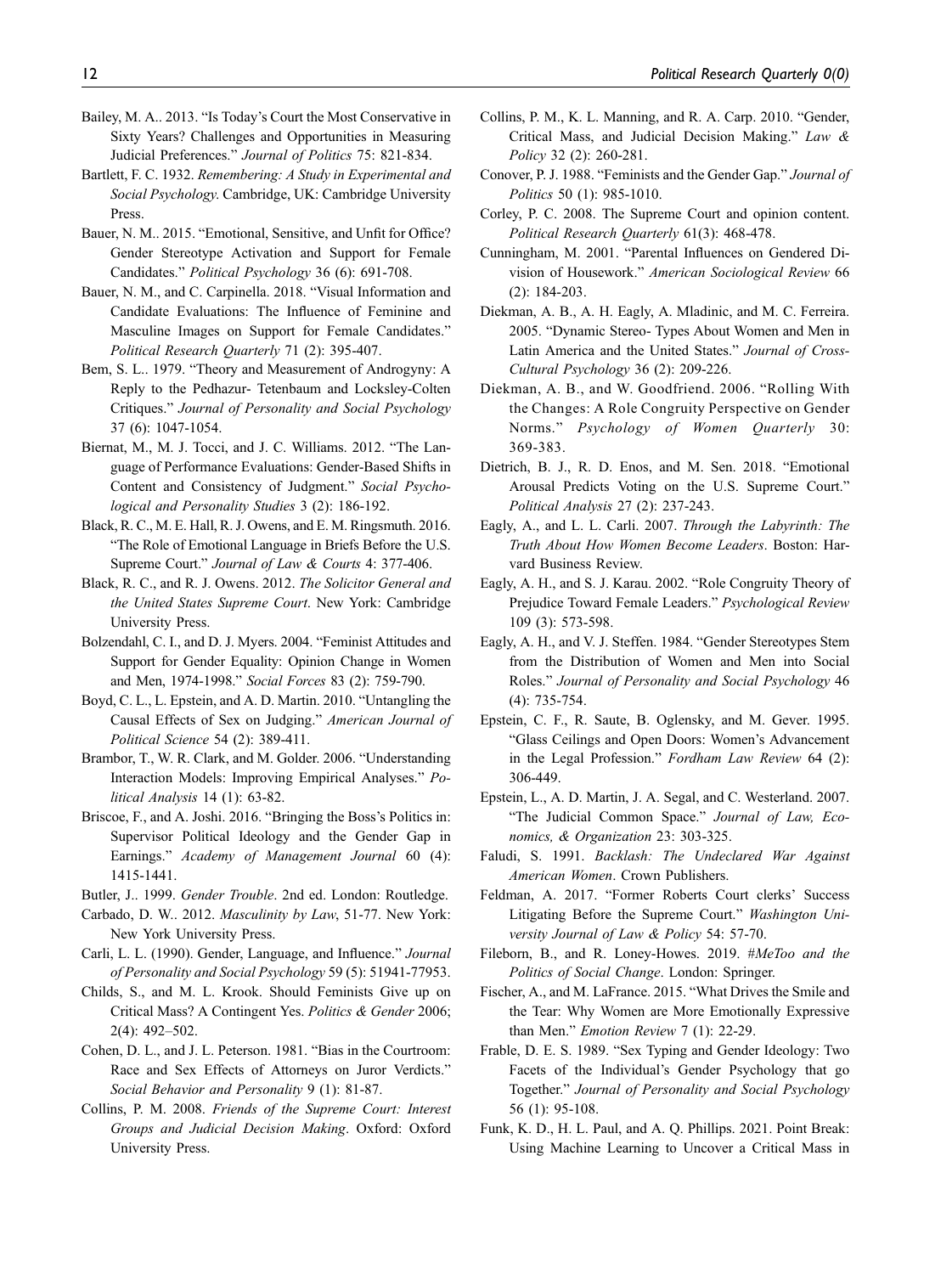Women's Representation;. Political Science Research & Methods. <https://doi.org/10.1017/psrm.2021.51>

- <span id="page-12-27"></span>Galanter, M. 1974. Why the "Haves" Come Out Ahead: Speculations on the Limits of Legal Change. Law & Society Review 9 (1): 95-160.
- <span id="page-12-28"></span>Gill, R. D., M. Kagan, and F. Marouf. 2017. "The Impact of Maleness on Judicial Decision Making: Maculinity, Chivalry, and Immigration Appeals." Politics, Groups, & Identities 7: 509-528.
- <span id="page-12-0"></span>Ginsburg, R. B. 2016. My Own Words. New York: Simon & Schuster.
- <span id="page-12-2"></span>Gleason, S. A. 2020. "Beyond Mere Presence: Gender Norms in Oral Arguments at the U.S. Supreme Court." Political Research Quarterly 73 (3): 596-608.
- <span id="page-12-20"></span>Gleason, S. A., and D. K. Ivy. 2021. As She Was Saying: The Role of Gender & Narrative in Oral Argument Amicus Success. Justice System Journal. [https://doi.org/10.1080/](https://doi.org/10.1080/0098261X.2020.1869631) [0098261X.2020.1869631](https://doi.org/10.1080/0098261X.2020.1869631)
- <span id="page-12-29"></span>Gleason, S. A., J. J. Jones, and J. R. McBean. 2017. "Gender Performance in Party Brief Success." Washington University Journal of Law & Policy 54: 89-100.
- <span id="page-12-5"></span>Gleason, S. A., J. J. Jones, and J. R. McBean. 2019. The Role of Gender Norms in Judicial Decision-Making at the U.S. Supreme Court: The Case of Male and Female Justices. American Politics Research 47: 494-529.
- <span id="page-12-19"></span>Glynn, A. N., and M. Sen. 2015. "Identifying Judicial Empathy: Does Having Daughters Cause Judges to Rule for Women's Issues?" American Journal of Political Science 59 (1): 37-54.
- <span id="page-12-4"></span>Gorman, E. H. 2005. "Gender Stereotypes, Same-Gender Preferences, and Organizational Variation in The Hiring of Women: Evidence from Law Firms." American Sociological Review 70: 702-728.
- <span id="page-12-24"></span>Gurin, P., G. Gurin, and B. M. Morrison. Personal and Ideological Aspects of Internal and External Control. Social Psychology 1978; 41(4): 275–296.
- <span id="page-12-7"></span>Hack, J. S., and C. M. Jenkins. 2021. "The Attorneys' Gender: Exploring Counsel Success Before the U.S. Supreme Court." Political Research Quarterly. [https://doi.org/10.](https://doi.org/10.1177/10659129211017231) [1177/10659129211017231](https://doi.org/10.1177/10659129211017231)
- <span id="page-12-17"></span>Hahn, P. W., and S. D. Clayton. 1996. "The Effects of Attorney Presentation Style, Attorney Gender, and Juror Gender on Juror Decisions." Law and Human Behavior 20 (5): 533-554.
- <span id="page-12-12"></span>Haines, E. L., K. Deaux, and N. Lofaro. 2016. "The Times They are A-Changing... or are They Not? A Comparison of Gender Stereotypes, 1983-2014." Psychology of Women Quarterly 40 (3): 353-363.
- <span id="page-12-1"></span>Haire, S. B., and L. P. Moyer. 2015. Diversity Matters: Judicial Policy Making in the U.S. Courts of Appeals. Charlottesville, Virginia: University of Virginia Press.
- <span id="page-12-22"></span>Haire, S. B., L. P. Moyer, and S. Treier. 2013. "Diversity, Deliberation, and Judicial Opinion Writing." Journal of Law & Courts 1 (2): 303-330.
- <span id="page-12-30"></span>Hanmer, M. J., and K. O. Kalkan. 2013. "Behind the Curve: Clarifying the Best Approach to Calculating Predicted Probabilities and Marginal Effects from Limited Dependent Variable Models." American Journal of Political Science 57 (1): 263-277.
- <span id="page-12-14"></span>Harris, A. P., and M. Sen. 2019. "Bias and Judging." Annual Review of Political Science 22: 241-259.
- <span id="page-12-15"></span>Hershey, M. R. 1977. "The Politics of Androgyny? Sex Roles and Attitudes Toward Women in Politics." American Politics Quarterly 5 (3): 261-287.
- <span id="page-12-18"></span>Hodgson, S., and B. Pryor. 1984. "Sex Discrimination in the Courtroom: Attorney's Gender and Credibility." Psychological Reports 55: 483-486.
- <span id="page-12-21"></span>Holman, M. R., and A. Mahoney. 2018. "Stop, Collaborate, and Listen: Women's Collaboration in us State Legislatures." Legislative Studies Quarterly 43 (2): 179-206.
- <span id="page-12-3"></span>Hudak, M. A. 1993. "Gender Schema Theory Revisited: Men's Stereotypes of American Women." Sex Roles 28: 279-293.
- <span id="page-12-16"></span>Johnson, S. K., S. E. Murphy, S. Zewdie, and R. J. Reichard. 2008. "The Strong, Sensitive Type: Effects of Gender Stereotypes and Leadership Prototypes on the Evaluation of Male And Female Leaders." Organizational Behavior and Human Decision Processes 106: 39-60.
- <span id="page-12-10"></span>Johnson, T. R. 2001. Information, Oral Arguments, and Supreme Court Decision Making. American Politics Research. 29(4): 331-351.
- <span id="page-12-11"></span>Johnson, T. R. 2004. Oral Arguments and Decision Making on the United States Supreme Court. Albany, NY: State University of New York Press.
- <span id="page-12-26"></span>Johnson, T. R., R. C. Black, and J. Wedeking. 2009. "Pardon the Interruption: An Empirical Analysis of Supreme Court Justices' Behavior during Oral Arguments." Loyola Law Review 55: 331-352.
- <span id="page-12-13"></span>Johnson, T. R., P. J. Wahlbeck, and J. F. Spriggs. 2006. "The Influence of Oral Arguments on the U.S. Supreme Court." American Political Science Review 100 (1): 99-113.
- <span id="page-12-25"></span>Jones, J. J. 2016. "Talk "Like a Man:" The Linguistic Styles of Hillary Clinton, 1992-2013." Perspectives on Politics 14 (3): 625-642.
- <span id="page-12-8"></span>Kaheny, E. B., J. Szmer, and T. A. Sarver. 2011. "Women Lawyers Before the Supreme Court of Canada." Canadian Journal of Political Science 44 (1): 83-109.
- <span id="page-12-6"></span>Kaheny, E. B., J. J. Szmer, M. A. Hansen, and K. F. Scheurer. 2015. "High Court Recruitment of Female Clerks: A Comparative Analysis of the U.S. Supreme Court and the Supreme Court of Canada." Justice System Journal 36 (4): 355-377.
- <span id="page-12-9"></span>Kanter, R. M. 1977. "Some Effects of Proportions on Group Life: Skewed Sex Ratios and Response to Token Women." American Journal of Sociology 82 (5): 965-990.
- <span id="page-12-23"></span>Karpowitz, C. F., and T. Mendelberg. 2014. The Silent Sex: Gender, Deliberation, and Institutions. Princeton, NJ: Princeton University Press.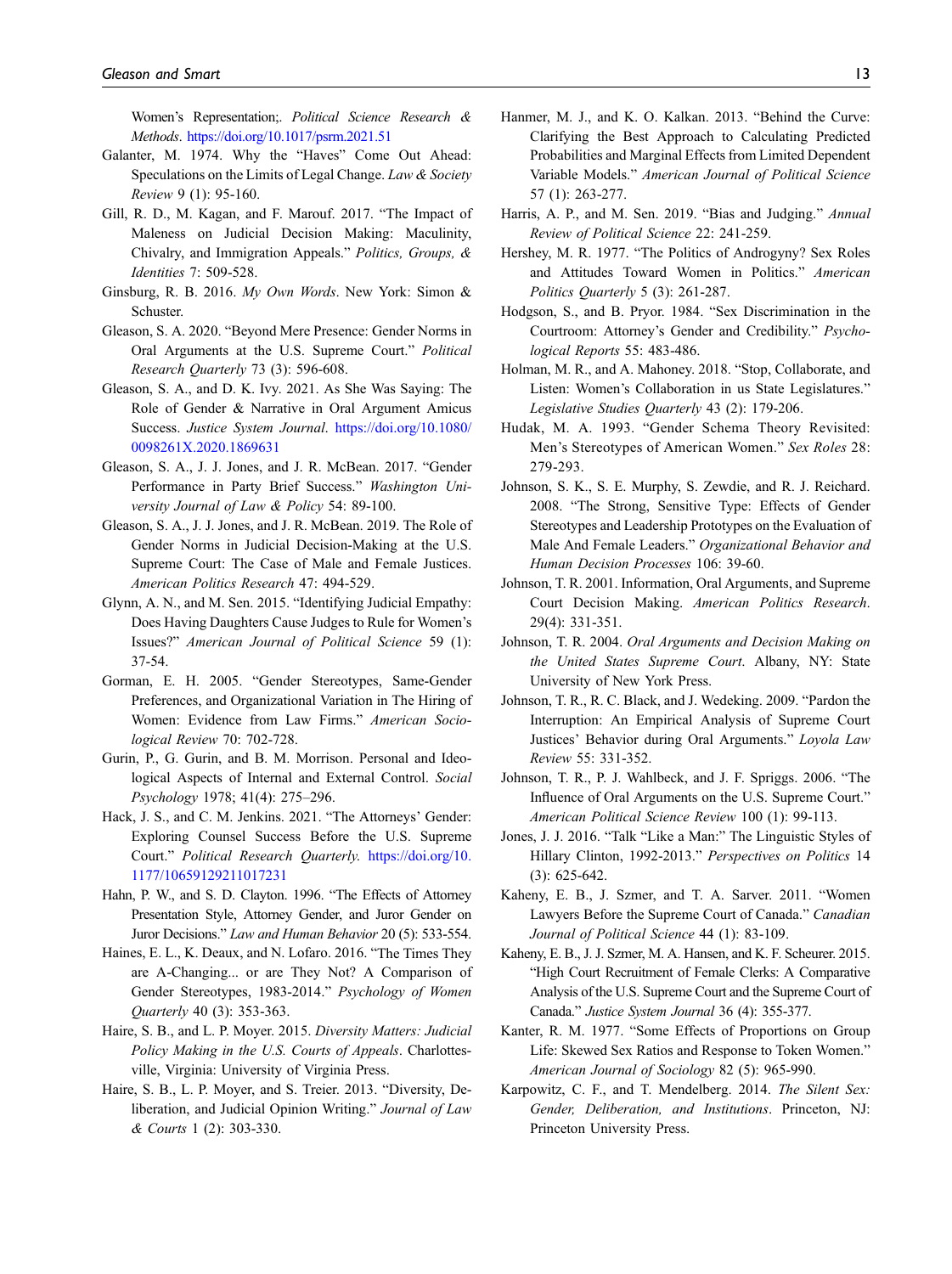- <span id="page-13-18"></span>Klein, E. 1984. Gender Politics. Cambridge, MA: Harvard University Press.
- <span id="page-13-31"></span>Kromphardt, C. D. 2015. "U.S. Supreme Court Law Clerks as Information Sources." Journal of Law & Courts 3 (2): 277-304.
- <span id="page-13-33"></span>Kromphardt, C. D. Evaluating the Effect of Law Clerk Gender on Voting at the United States Supreme Court. Justice System Journal 2017; 38(2): 183–201.
- <span id="page-13-10"></span>Mansbridge, J. 1999. "Should Blacks Represent Blacks and Women Represent Women? A Contingent "Yes"." Journal of Politics 61 (3): 628-657.
- <span id="page-13-36"></span>Martin, A. D., and K. M. Quinn. 2002. "Dynamic Ideal Point Estimation Via Markov Chain Monte Carlo for the U.S. Supreme Court, 1953-1999." Political Analysis 10: 134-153.
- <span id="page-13-15"></span>McAtee, A., and K. McGuire. 2007. "Lawyers, Justices, and Issue Salience: When and How do Legal Arguments Affect the U.S. Supreme Court?." Law and Society Review 41: 259-278.
- <span id="page-13-13"></span>McDermott, M. L. 2016. Masculinity, Femininity, and American Political Behavior. New York: Oxford University Press.
- <span id="page-13-16"></span>McGuire, K. T. 1995. "Repeat Players in the Supreme Court: The Role of Experienced Lawyers in Litigation Success." The Journal of Politics 57 (1): 187-196.
- <span id="page-13-35"></span>Mulac, A., H. Giles, J. J. Bradac, and N. A. Palomares. 2013. "The Gender-Linked Language Effect: An Empirical Test of a General Process Model." Language Sciences 38: 22-31.
- <span id="page-13-21"></span>Murphy, W. F. 1964. Elements of Judicial Strategy. Chicago, IL: University of Chicago Press.
- <span id="page-13-29"></span>Newman, M. L., C. J. Groom, L. D. Handelman, and J. W. Pennebaker. 2008. "Gender Differences in Language Use: An Analysis of 14,000 Text Samples." Discourse Processes 45: 211-236.
- <span id="page-13-32"></span>Nicholson, C., and P. M. Collins. 2008. "The Solicitor General's Amicus Curiae Strategies in the Supreme Court." American Politics Research 36: 382-415.
- <span id="page-13-3"></span>Noonan, M. C., and M. E. Corcoran. 2004. "The Mommy Track and Partnership: Temporary Delay or Dead End?" The Annals of the American Academy of Political and Social Science 596: 255-257.
- <span id="page-13-0"></span>Norgren, J. 2018. Stories From Trailblazing Women Lawyers: Lives in the Law. New York: New York University Press.
- <span id="page-13-17"></span>O'Connor, S. D. 2013. Out of Order: Stories from the History of the Supreme Court. New York: Random House.
- <span id="page-13-4"></span>Patton, D., and J. L. Smith. Lawyer, Interrupted: Gender Bias in Oral Arguments at the US Supreme Court. Journal of Law & Courts 2017; 5(2): 337–361.
- <span id="page-13-5"></span>Patton, D., and J. L. Smith. 2020. "Gender, Ideology, and Dominance in Supreme Court Oral Arguments." Journal of Women, Politics & Policy 41 (4): 393-415.
- <span id="page-13-30"></span>Pennebaker, J. W. 2011. The Secret Life of Pronouns: What Our Words Say About Us. New York: Bloomsbury.
- <span id="page-13-28"></span>Pennebaker, J. W., C. K. Chung, M. Ireland, A. Gonzales, and R. J. Booth. 2007. The Development and Psychometric Properties of LIWC, 2007. Publication is an electronic resource not a book: <https://www.liwc.net/LIWC2007LanguageManual.pdf>
- <span id="page-13-11"></span>Pitkin, H. F. 1967. The Concept of Representation. Berkeley, CA: University of California Press.
- <span id="page-13-24"></span>Reingold, B., and H. Foust. 1998. "Exploring the Determinants of Feminist Consciousness in the United States." Women & Politics 19 (3): 19-47.
- <span id="page-13-8"></span>Rhode, D. L. 1994. Gender and Professional Roles. Fordham Law Review 63 (1): 39-72
- <span id="page-13-2"></span>Rhode, D. L. 2002. Gender and the Profession: The No-Problem Problem. Hofstra Law Review 30 (3): 1001-1013.
- <span id="page-13-25"></span>Rhodebeck, L. A. 1996. "The Structure of Men's and Women's Feminist Orientations: Feminist Identity and Feminist Opinion." Gender & Society 10 (4): 386-403.
- <span id="page-13-14"></span>Ringsmuth, E. M., A. C. Bryan, and T. R. Johnson. 2013. "Voting Fluidity and Oral Arguments on the U.S. Supreme Court." Political Research Quarterly 66: 429-440.
- <span id="page-13-26"></span>Roberts, D. C., and S. M. Utych. 2020. "Linking Gender, Language, and Partisanship: Developing a Database of Masculine and Feminine Words." Political Research Quarterly 73 (1): 40-50.
- <span id="page-13-6"></span>Sanbonmatsu, K. 2002. "Gender Stereotypes and Vote Choice." American Journal of Political Science 46 (1): 20-34.
- <span id="page-13-7"></span>Sanbonmatsu, K. 2008. "Gender Backlash in American Politics." Politics & Gender 4 (4): 634-642.
- <span id="page-13-9"></span>Sarver, T. A., E. B. Kaheny, and J. J. Szmer. 2007-2008. "The Attorney Gender Gap in U.S. Supreme Court litigation." Judicature 91: 238-250.
- <span id="page-13-12"></span>Scherer, N., and B. Curry. 2010. "Does Descriptive Race Representation Enhance Institutional Legitimacy? The Case of the U.S. courts." Journal of Politics 72 (1): 90-104.
- <span id="page-13-22"></span>Scheurer, K. F. 2014. "Gender and Voting Decisions in the U.S. Court of Appeals: Testing Critical Mass Theory." Journal of Women, Politics, & Policy 35 (1): 31-54.
- <span id="page-13-1"></span>Schneider, M. C., and A. L. Bos. 2019. "The Application of Social Role Theory to the Study of Gender in Politics." Political Psychology 40: 173-213.
- <span id="page-13-23"></span>Segal, J. A., and H. J. Spaeth. 2002. The Supreme Court and the attitudinal model revisited. New York: Cambridge University Press.
- <span id="page-13-20"></span>Shih, M., T. L. Pittinsky, and N. Ambady. 1999. "Stereotype Susceptibility: Identity Salience and Shifts in Quantitative Performance." Psychological Science 10 (1): 80-83.
- <span id="page-13-19"></span>Smyth, R., and V. Mishra. 2014. "Barrister Gender and Litigant Success in the High Court of Australia." Australian Journal of Political Science 49 (1): 1-21.
- <span id="page-13-34"></span>Solberg, R. S., and J. S. Diascro. 2020. "A Retrospective on Obama's Judges: Diversity, Intersectionality, and Symbolic Representation." Politics, Groups, & Identities 8 (3): 471-487.
- <span id="page-13-27"></span>Spaeth, H. J., L. Epstein, A. D. Martin, J. A. Segal, T. J. Ruger, and S. C. Benesh. 2018. Supreme Court Database, Version 2018 Release 02.